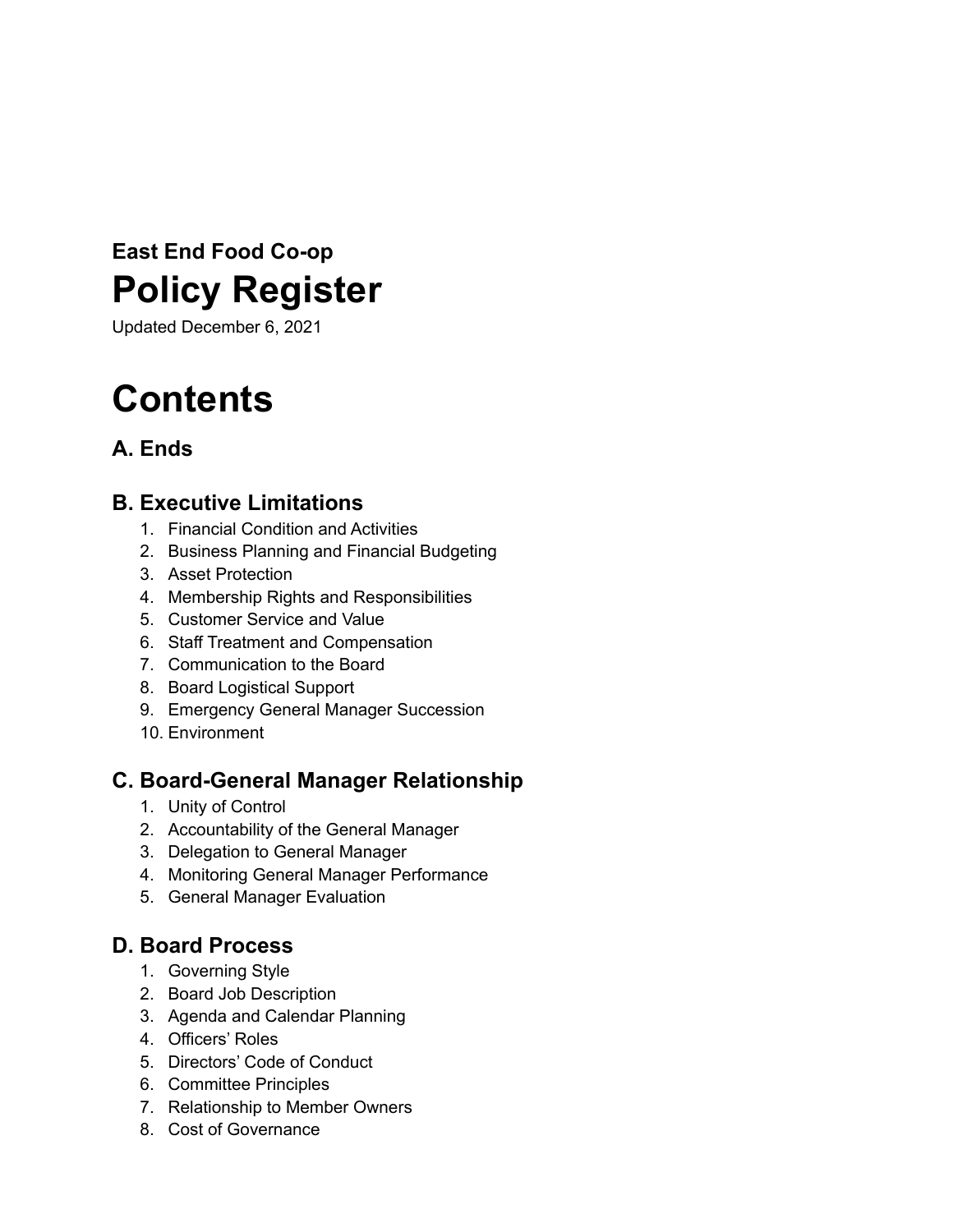# **A. Ends**

The East End Food Co-op exists to enhance physical and social health in our community. To these ends, we will create:

- 1. A sustainable member-owned business open to everyone
- 2. An ethical and resilient food infrastructure
- 3. A vibrant, dynamic community of happy, healthy people
- 4. A creative vision to transform the future

Monitoring

This policy will be monitored according to the monitoring schedule in C4.4.

Adoption and Amendment Adopted 01/24/05. Amended 2/21/08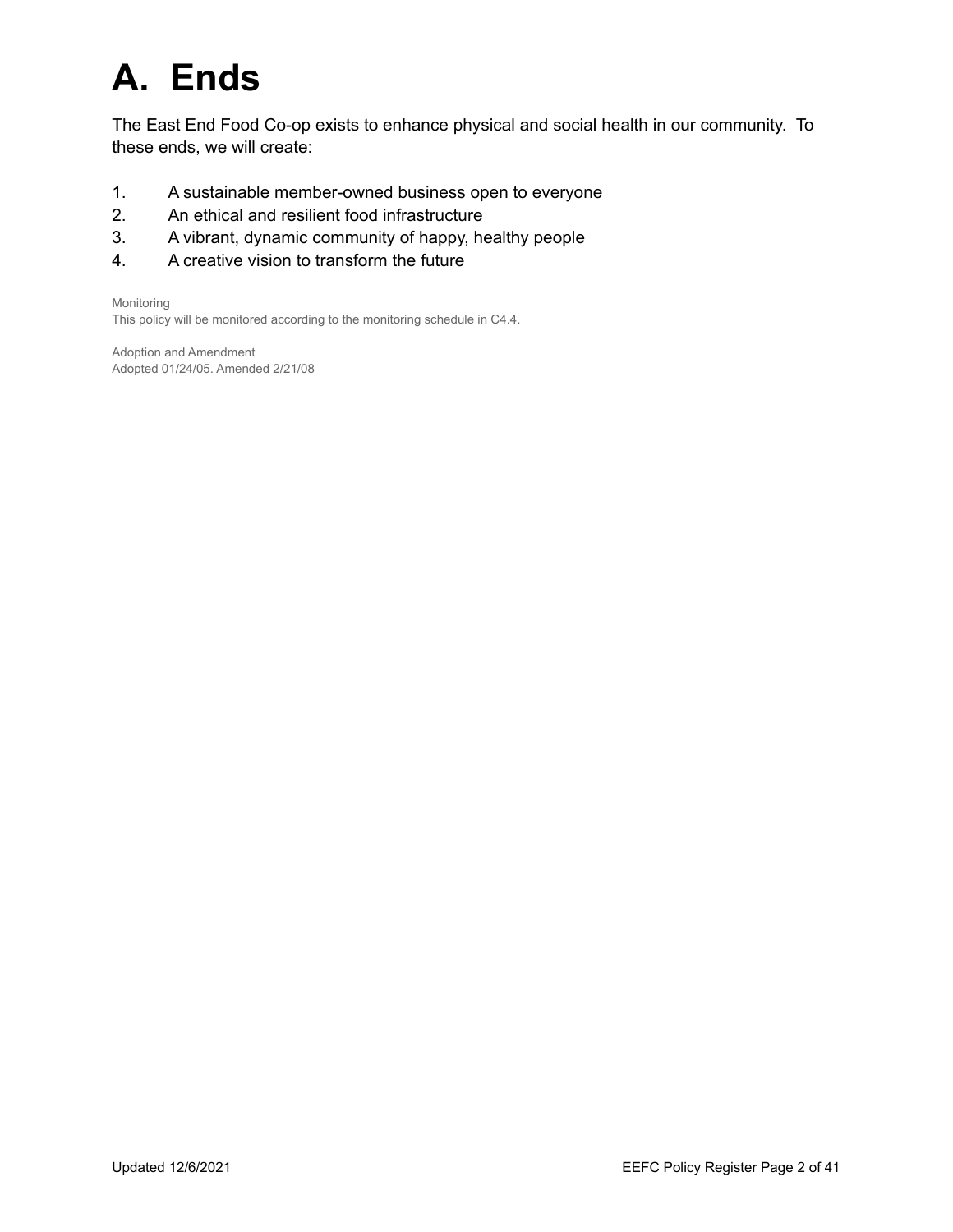# **B. Executive Limitations**

Global Executive Constraint

The General Manager shall not cause or allow any practice, activity, decision, or organizational circumstance that is unlawful, imprudent, or in violation of commonly accepted business and professional ethics and practices, or in violation of the Cooperative Principles.

Monitoring This policy will be monitored according to the monitoring schedule in C4.

Adoption and Amendment Adopted 09/22/03, Amended 6/17/13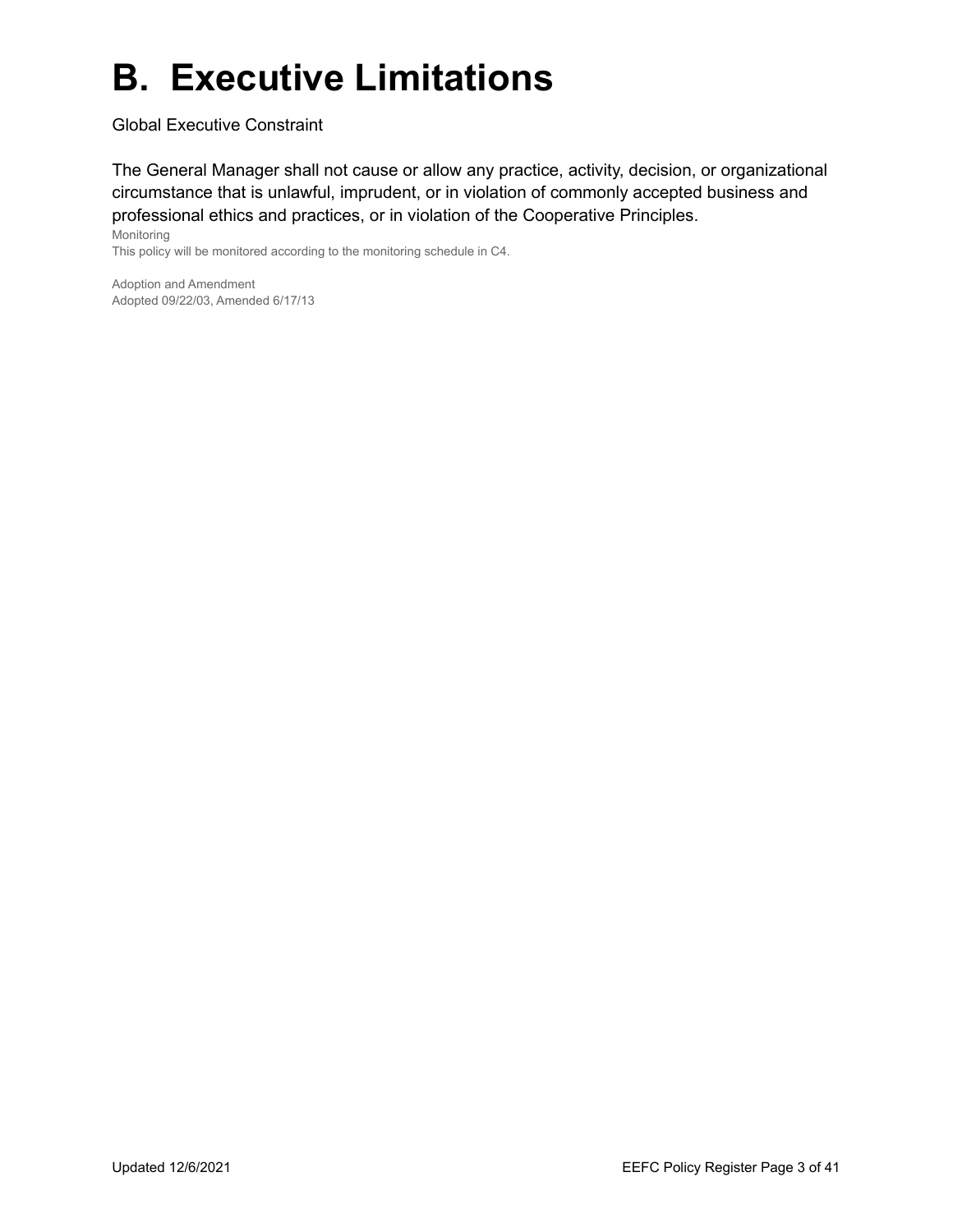# **B1. Financial Condition and Activities**

With respect to the actual, ongoing financial conditions and activities, the General Manager shall not cause or allow the development of fiscal jeopardy or material deviation of actual expenditures from Board priorities established in Ends policies.

The GM will not:

# **B1.1**

Allow sales to decline or be stagnant.

# **B1.2**

Allow operations to generate an inadequate net income.

# **B1.3**

Allow liquidity (the ability to meet cash needs in a timely and efficient fashion) to be insufficient.

# **B1.4**

Allow solvency (the relationship of debt to equity) to be insufficient.

# **B1.5**

Incur debt other than trade payables or other reasonable and customary liabilities incurred in the ordinary course of doing business.

## **B1.6**

Acquire, encumber or dispose of real estate.

# **B1.7**

Allow tax payments or other government ordered payments or filings to be overdue or inaccurately filed.

## **B1.8**

Allow late payment of contracts, payroll, loans or other financial obligations.

## **B1.9**

Use restricted funds for any purpose other than that required by the restriction.

## **B1.10**

Allow financial record keeping systems to be inadequate or out of conformity with Generally Accepted Accounting Principles (GAAP).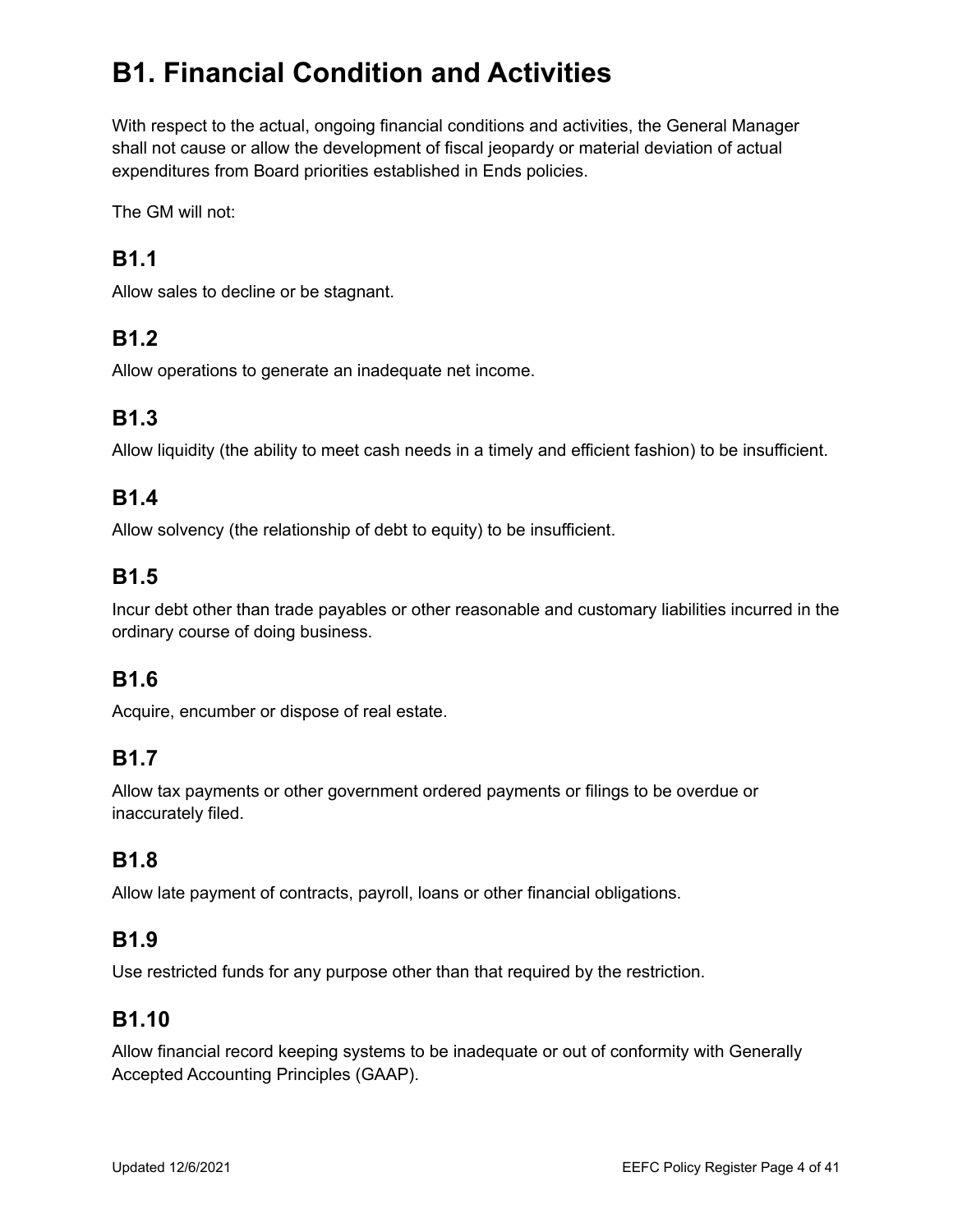# **B1.11**

Make large extraordinary expenses without informing the Board, including providing information about the staff's decision making process and the anticipated impact on the Co-op.

Adoption and Amendment Amended 09/07/20.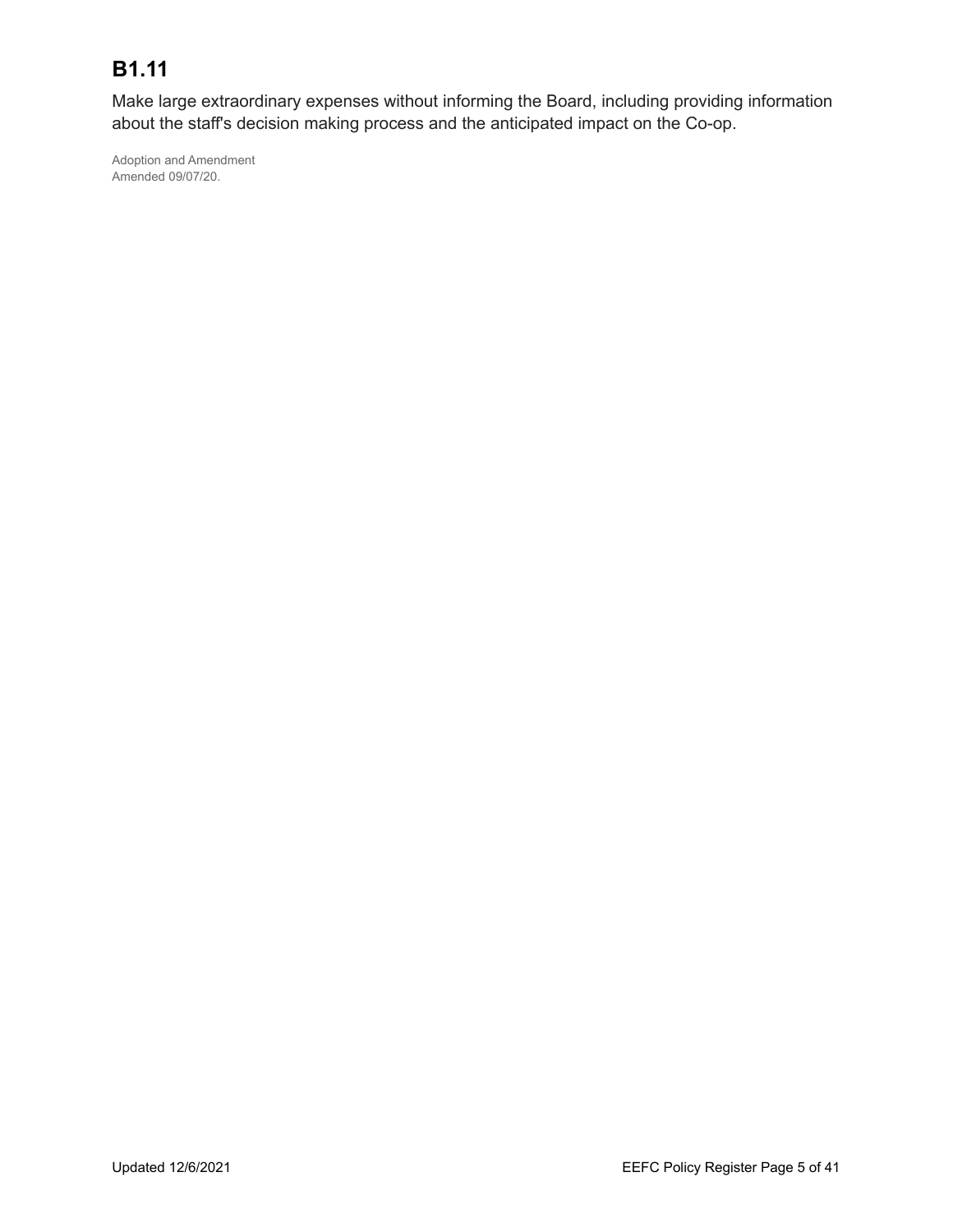# **B2. Business Planning and Financial Budgeting**

The General Manager shall not cause or allow business planning and budgeting to deviate materially from the Board's Ends priorities, risk financial jeopardy, or fail to be derived from a multiyear plan.

The GM will not Create plans or budgets that

# **B2.1**

Risk incurring those situations or conditions described as unacceptable in the Board policy "Financial Condition and Activities."

## **B2.2**

Omit credible projection of revenues and expenses, owner investment and return, separation of capital and operational items, cash flow, and disclosure of planning assumptions.

## **B2.3**

Would result in default under any of the Cooperative's financing agreements or cause the insolvency of the Cooperative.

#### **B2.4**

Have not been tested for feasibility.

## **B2.5**

Provide less for Board prerogatives during the year than is set forth in the Governance Investment Policy.

## **B2.6**

Fail to follow applicable supplier-diversity best practices throughout the purchasing process.

## **B2.7**

Fail to solicit bids via a Request for Proposals (RFPs) for qualifying expenses. Adoption and Amendment Amended 11/16/2020.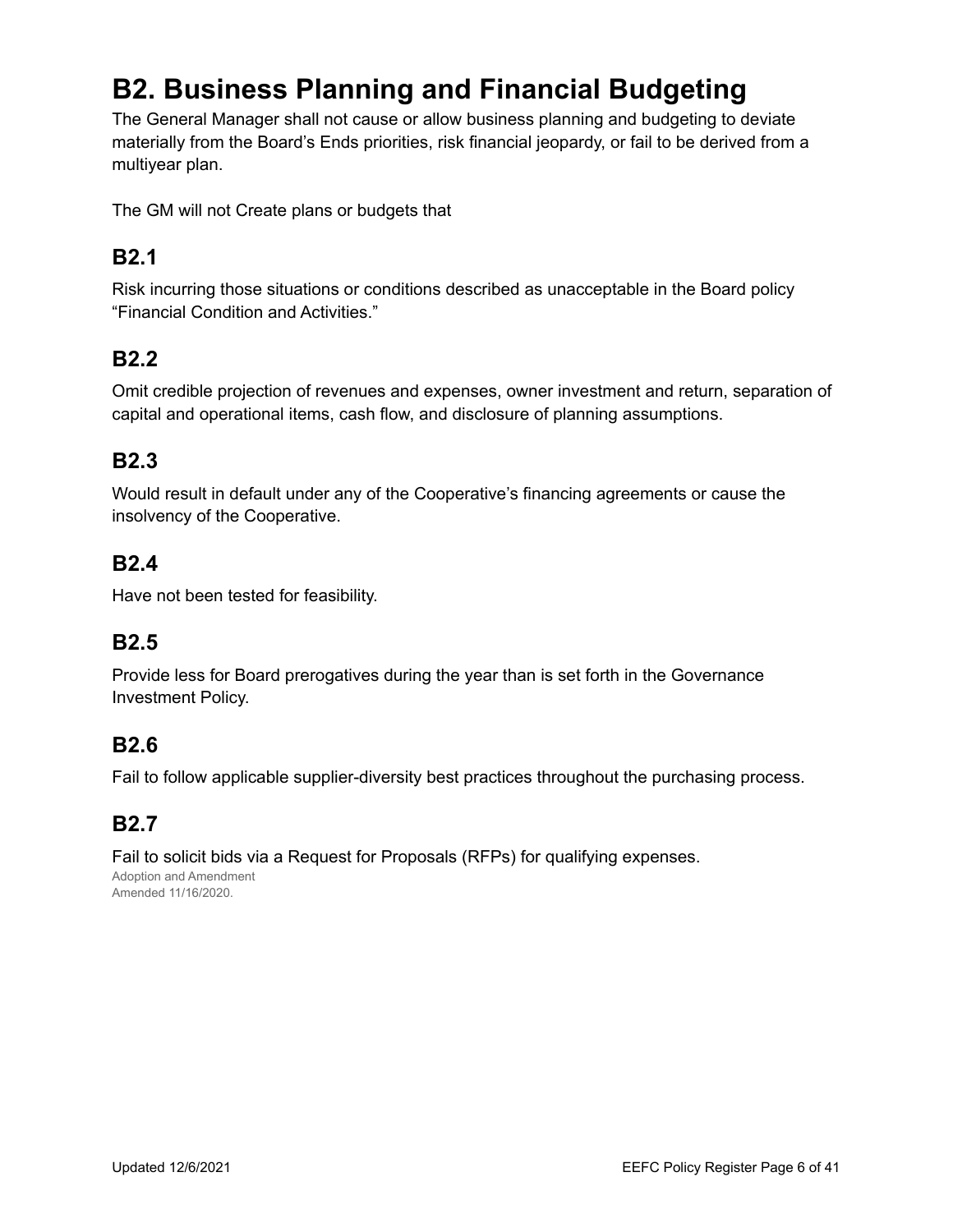# **B3. Asset Protection**

The General Manager shall not allow assets to be unprotected, unreasonably risked, or inadequately maintained.

The GM will not:

# **B3.1**

Allow equipment and facilities to be inadequately insured, or otherwise unable to be replaced if damaged or destroyed, including coverage for any losses incurred due to business interruption.

# **B3.2**

Allow unnecessary exposure to liability or lack of insurance protection from claims of liability.

# **B3.3**

Allow deposits or investments to be unreasonably risked.

#### **B3.4**

Allow inadequate security of premises and property.

## **B3.5**

Allow data, intellectual property, or files to be unprotected from loss, theft or significant damage.

#### **B3.6**

Allow improper usage of members' and customers' personal information.

#### **B3.7**

Allow purchasing that is uncontrolled or subject to conflicts of interest.

#### **B3.8**

Allow lack of due diligence in contracts.

## **B3.9**

Allow damage to the Cooperative's public image.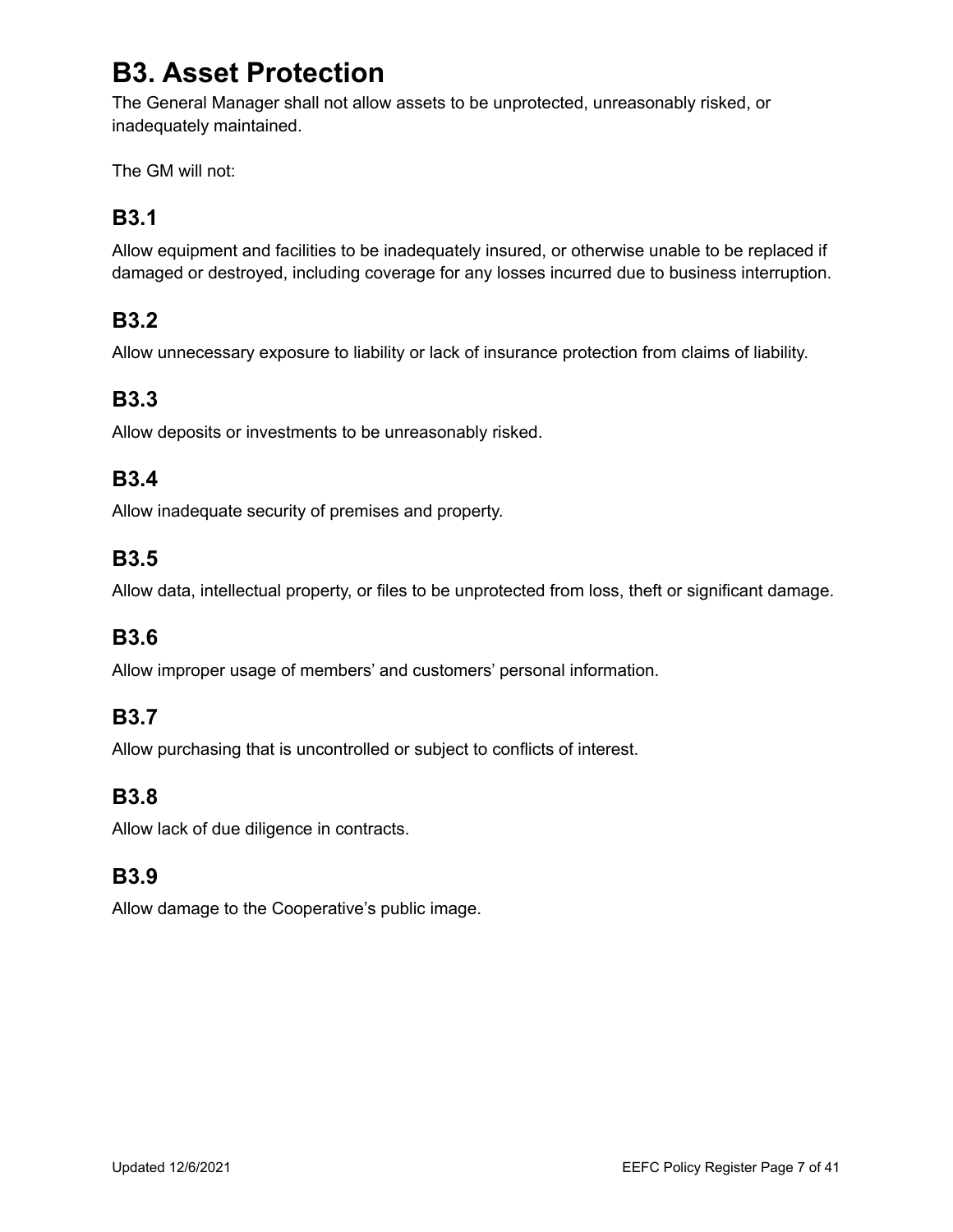# **B4. Membership Rights and Responsibilities**

The General Manager shall not allow members to be uninformed or misinformed of their rights and responsibilities.

The GM will not:

# **B4.1**

Fail to make a good faith effort to keep members informed about elections and the annual meeting. This should include:

#### **B4.1.1**

Means of communication beyond electronic media and posting in the physical space.

#### **B4.1.2**

Making sure that members are informed about the importance of supplying (and keeping updated) contact information for said purposes.

#### **B4.1.3**

Keeping the Board informed about the number and percentage of members being reached about governance topics.

# **B4.2**

Create an environment that discourages membership and member participation.

## **B4.3**

Create or implement a member equity system without the following qualities:

#### **B4.3.1**

The required member equity, or fair share, is determined by the Board.

#### **B4.3.2**

Members are informed that equity investments are a) at risk, and b) generally refundable, though the Board retains the right to withhold refunds when necessary to protect the Cooperative's financial viability.

#### **B4.3.3**

Equity will not be refunded if it would risk, cause or exacerbate non-compliance with any Financial Condition policy.

## **B4.4**

Implement a patronage dividend system that does not

#### **B4.4.1**

Comply with IRS regulations.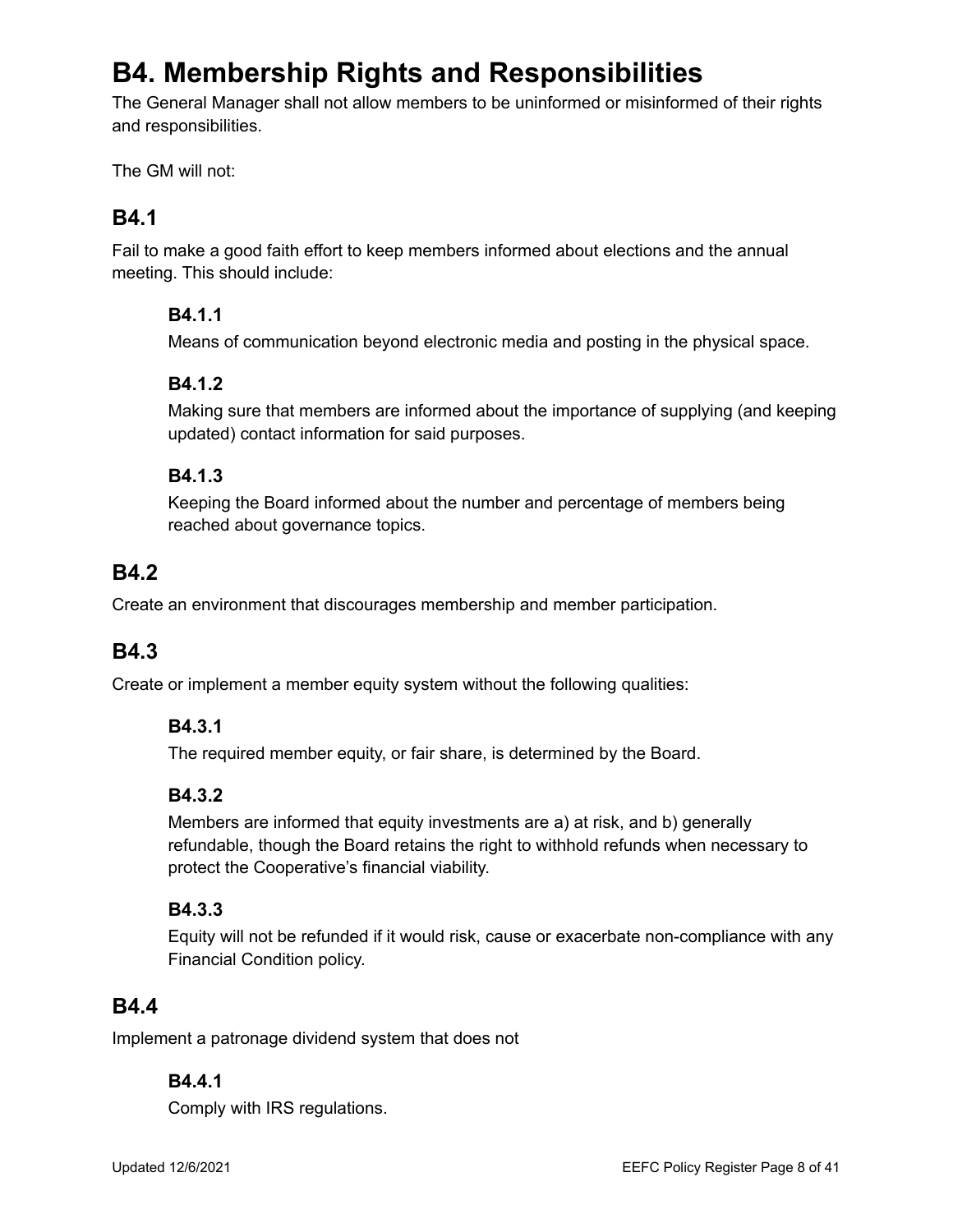#### **B4.4.2**

Allow the Board to examine a range of options and implications, so the Board can make a timely determination each year concerning how much, if any, of the Cooperative's net profit will be allocated and distributed to members.

# **B4.5**

Make a major (subject to reasonable interpretation) change without providing substantive opportunities for member feedback.

Adoption and Amendment Adopted 9.22.03. Amended 11.19.18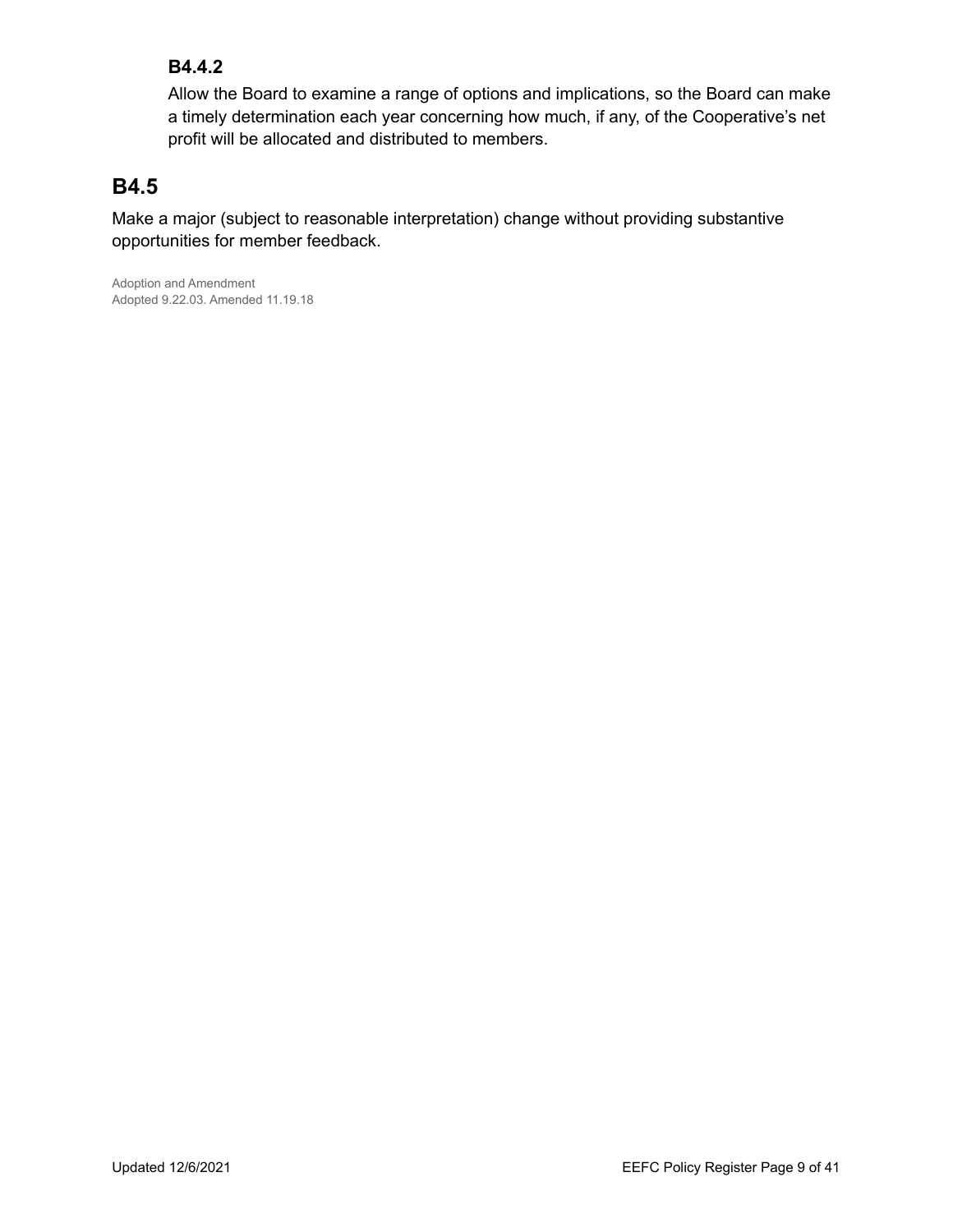# **B5. Customer Service and Value**

The General Manager shall not be unresponsive to customer needs.

The GM will not:

# **B5.1**

Operate without a system for soliciting and considering customer opinion regarding preferences, product requests, complaints and suggestions.

# **B5.2**

Allow an unsafe shopping experience for our customers.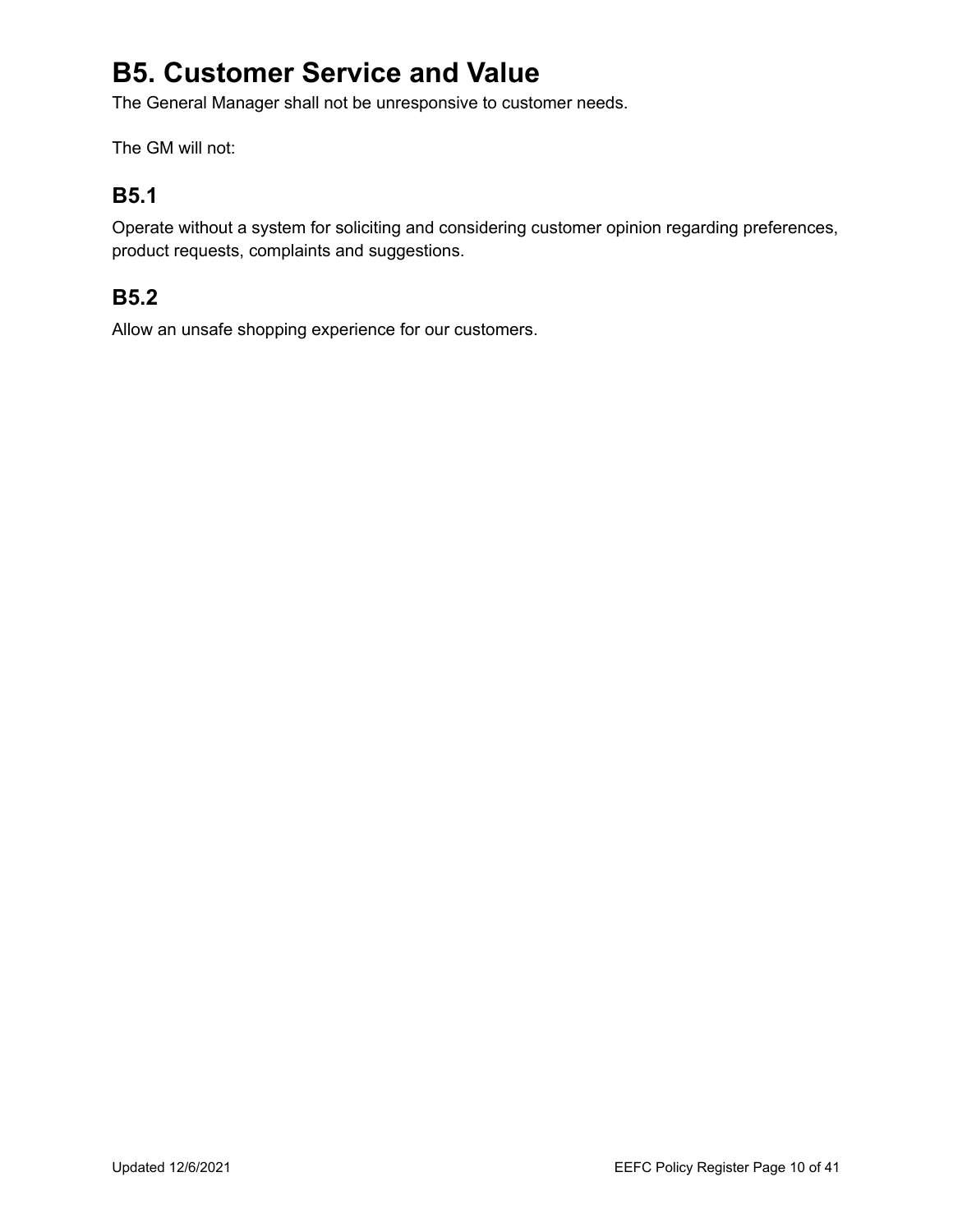# **B6. Staff Treatment and Compensation**

The General Manager shall not treat staff in any way that is unfair, unsafe, or unclear.

The GM will not:

### **B6.1**

Operate without written personnel policies that:

#### **B6.1.1**

Clarify rules for staff.

#### **B6.1.2**

Provide for fair and thorough handling of grievances in a way that does not include the board as a participant in the grievance process.

#### **B6.1.3**

Are accessible to all staff.

#### **B6.1.4**

Inform staff that employment is neither permanent nor guaranteed.

#### **B6.1.5**

Enforce. as much as possible, consistent application to all personnel.

#### **B6.1.6**

Provide for adequate documentation, security and retention of personnel records and all personnel related decisions.

#### **B6.1.7**

Establish compensation and benefits that are internally or externally equitable.

#### **B6.1.8**

Maintain the GM's own compensation and benefits, except as necessary to make his or her benefits consistent with a package for all other employees.

#### **B6.2**

Fail to work to increase diversity.

#### **B6.3**

Fail to strive to maintain amicable relations with all staff members and UE Local 667.

#### **B6.4**

Fail to report on trends in staff turnover, including by department.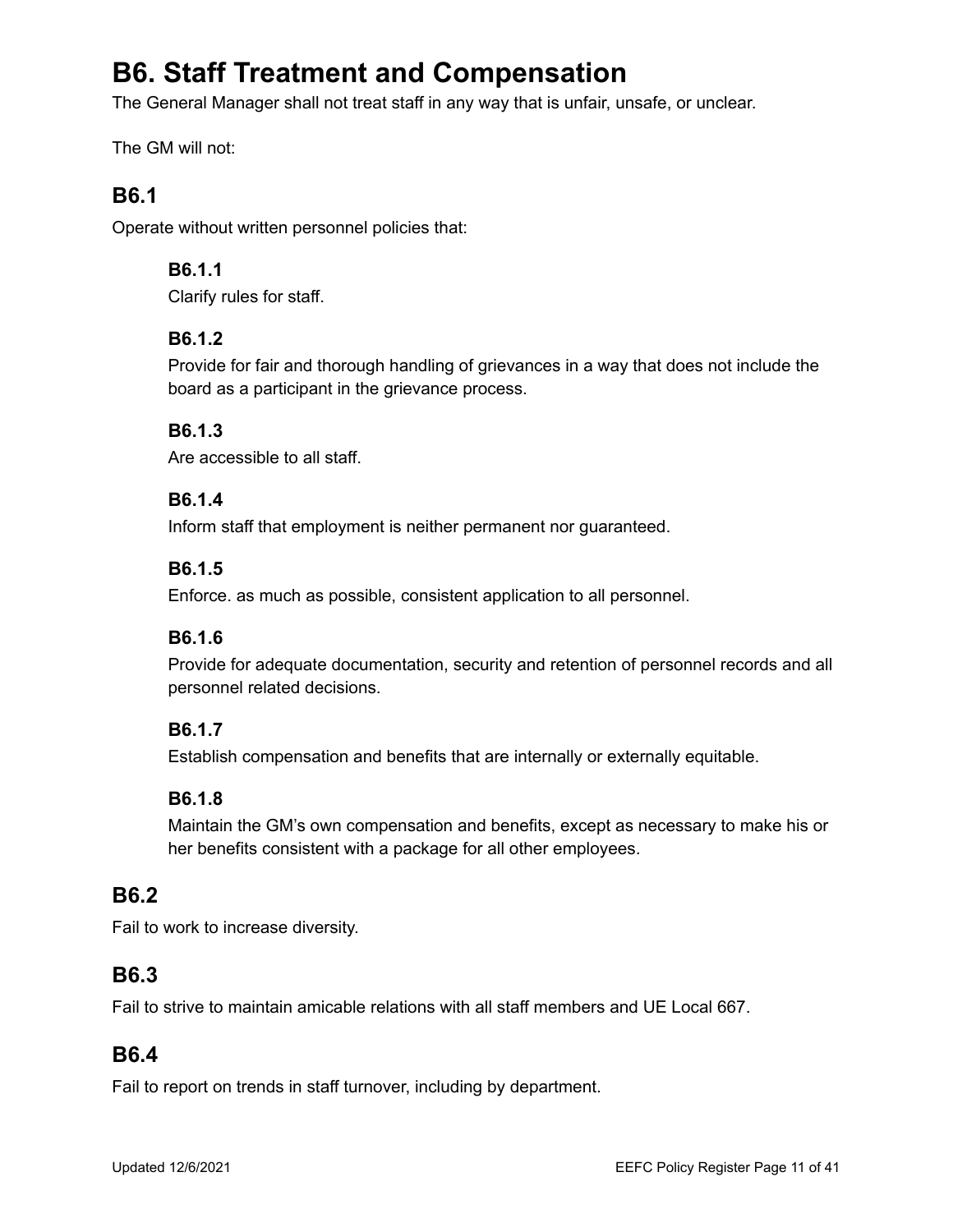# **B6.5**

Fail to provide staff opportunities for training and advancement.

# **B6.6**

Fail to convene regular all-staff meetings.

Adoption and Amendment Amended 2/10/20, 12/6/21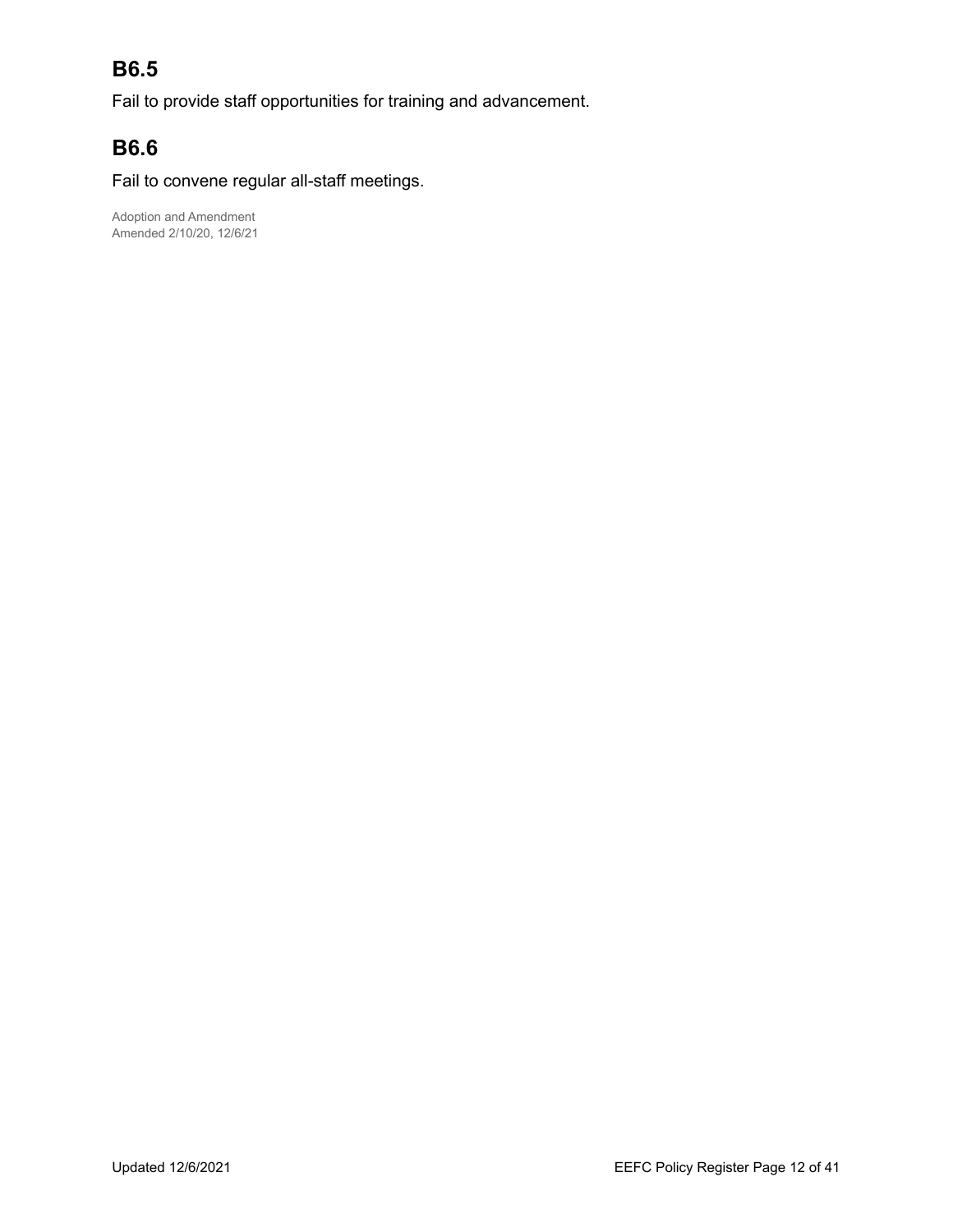# **B7. Communication to the Board**

The General Manager shall not cause or allow the Board to be uninformed or unsupported in its work.

The GM will not:

# **B7.1**

Submit monitoring reports that are untimely or inaccurate, or that lack operational definitions and verifiable data directly related to each section of the policy.

# **B7.2**

Report any actual or anticipated noncompliance with any Board policy, along with a plan for reaching compliance, in an untimely manner.

# **B7.3**

Allow the Board to be unaware of relevant legal actions, media coverage, trends, public events of the Cooperative, or internal and external changes.

## **B7.4**

Withhold his/her opinion if the GM believes the Board is not in compliance with its own policies on Governance Process and Board-Management Delegation, particularly in the case of Board behavior that is detrimental to the work relationship between the Board and the GM.

# **B7.5**

Deal with the Board in a way that favors or privileges certain Board members over others except when responding to officers or committees duly charged by the Board.

# **B7.6**

Fail to supply for the Board's consent agenda all decisions delegated to the GM yet required by law, regulation, or contract to be Board-approved.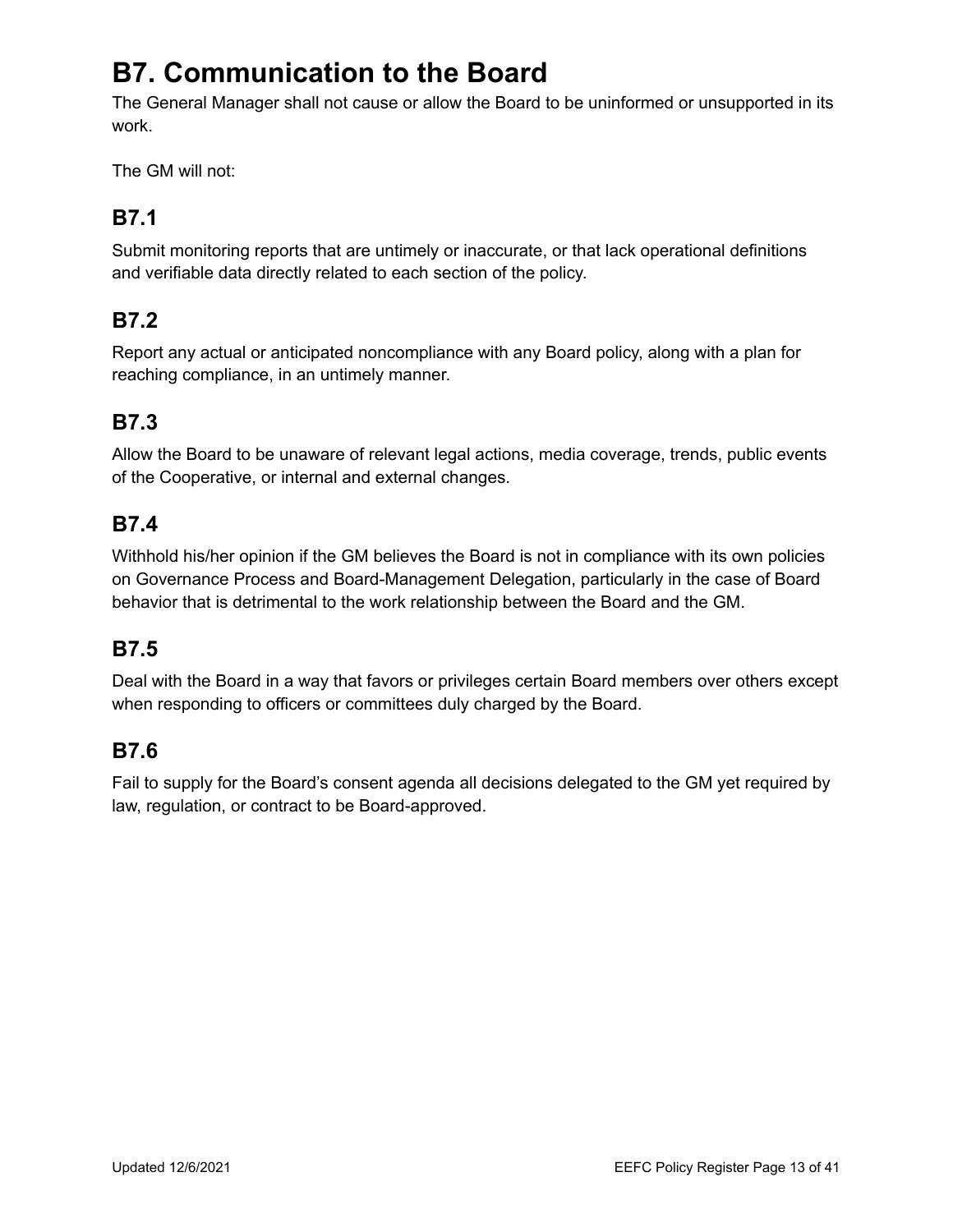# **B8. Board Logistical Support**

The General Manager shall not allow the Board to have inadequate logistical support.

The GM will not:

### **B8.1**

Provide the Board with insufficient staff administration to support governance activities and Board communication.

### **B8.2**

Allow the board to be without a workable mechanism for official board, officer committee communications.

# **B8.3**

Allow Board Members to be without an updated copy of the Policy Register and the Bylaws.

#### **B8.4**

Provide inadequate information and notice to members concerning Board actions, meetings, activities and events.

#### **B8.5**

Allow insufficient archiving of board documents.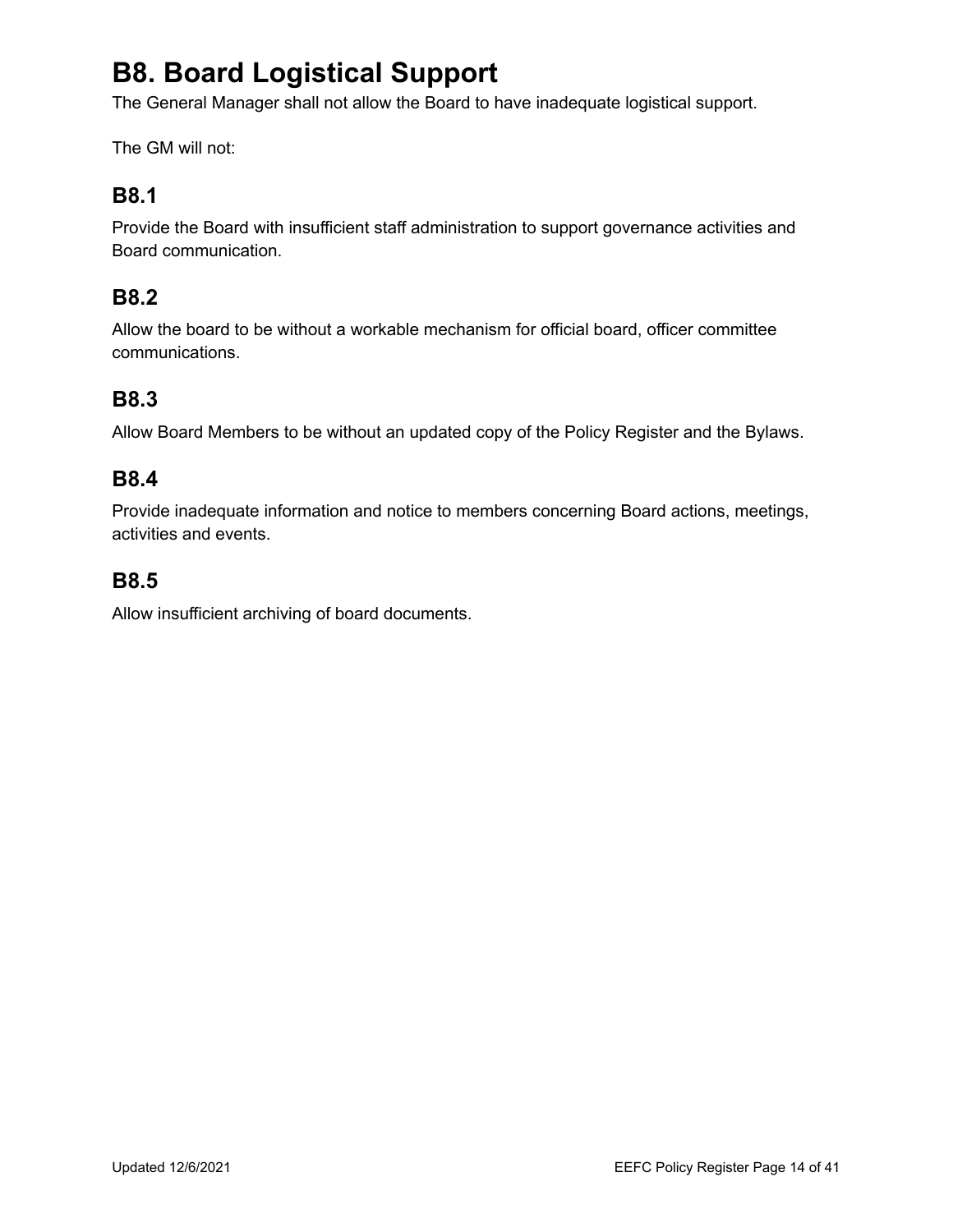# **B9. Emergency GM Succession**

To protect the Board from sudden loss of GM services, the GM shall not have less than one other manager sufficiently familiar with Board and GM issues and processes to enable her/him to take over with reasonable proficiency as an interim successor.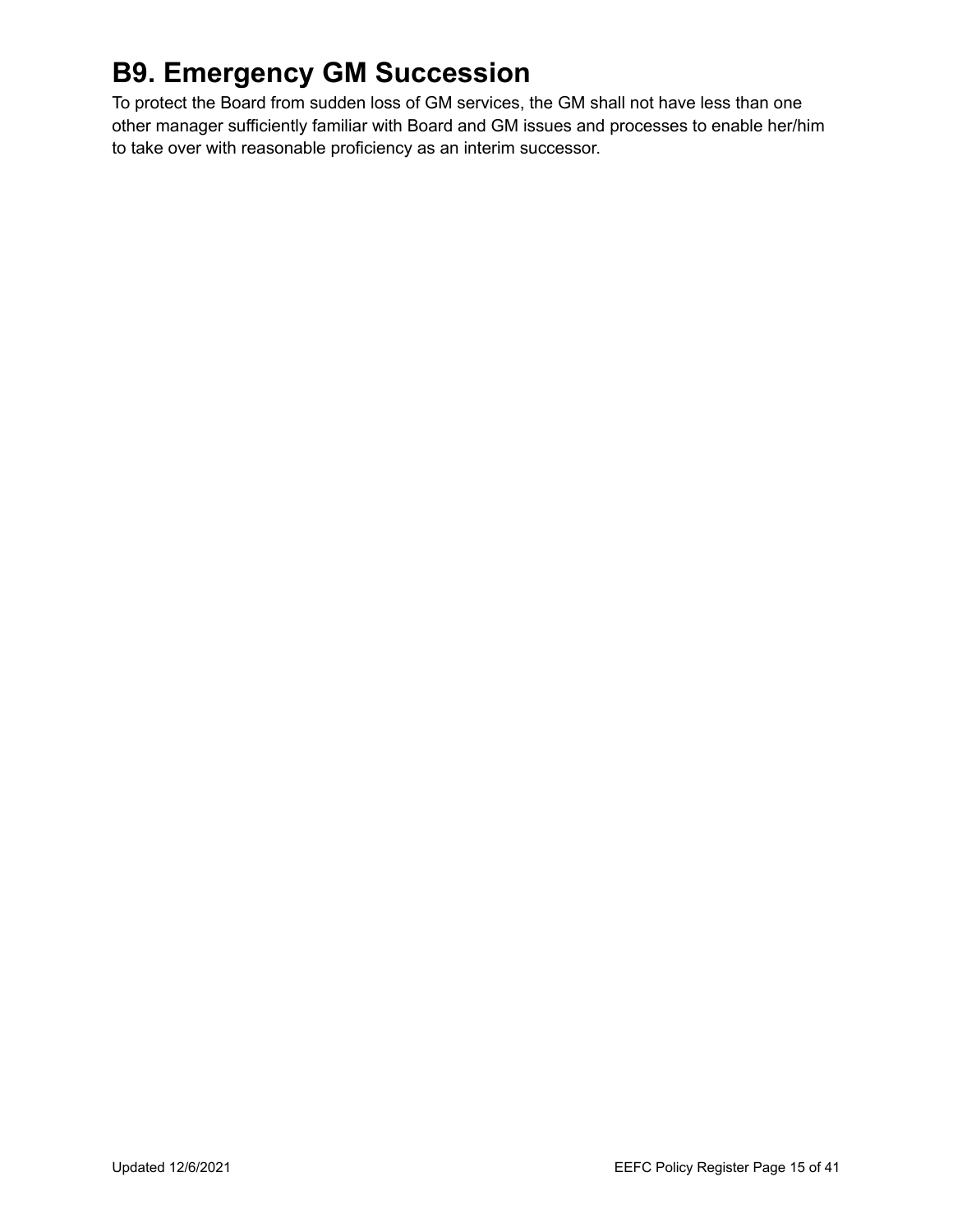# **B10. Environment**

The General Manager shall not fail to take reasonable measures to ensure that the Co-op activities and practices minimize the Co-op's negative impact, and maximize the Co-op's positive impact, on the environment.

# **B10.1**

The General Manager shall not fail to minimize or eliminate any release of pollutants.

# **B10.2**

The General Manager shall not fail to reasonably minimize the creation of waste through reduction, reuse and recycling.

# **B10.3**

The General Manager shall not fail to ensure that all waste is disposed of through safe, responsible and environmentally friendly efforts per Co-op industry standards.

## **B10.4**

The General Manager shall not fail to reasonably minimize the use of non-renewable energy through improved efficiency and conservation.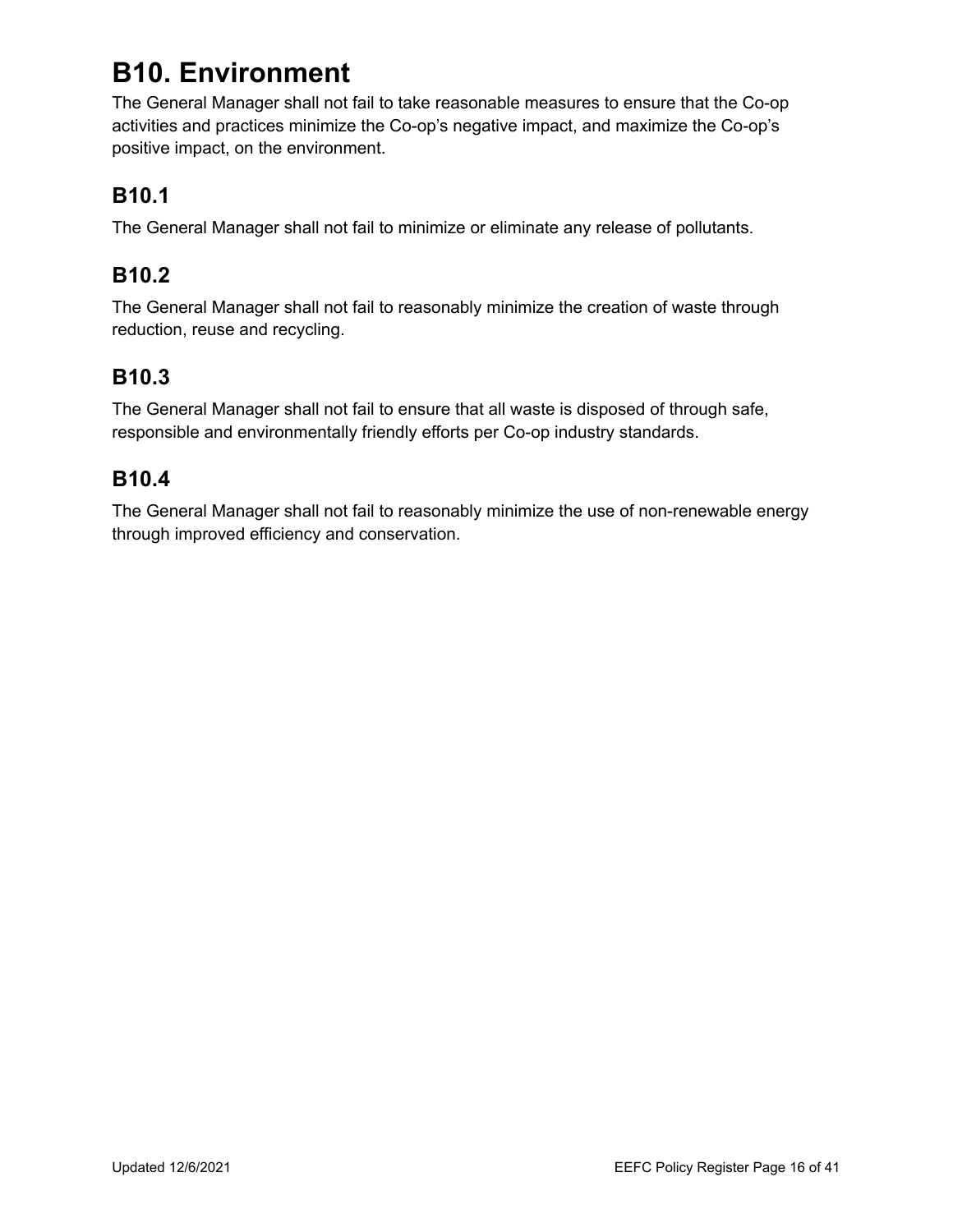# **C. Board-General Manager Relationship**

The Board's only official connection to the operational aspects of the cooperative, its achievements, and conduct will be through the General Manager.

Monitoring

All Board-General Manager Relationship Polices will be evaluated according to the Board's self-assessment process. Thus, we don't further stipulate monitoring for Section C policies.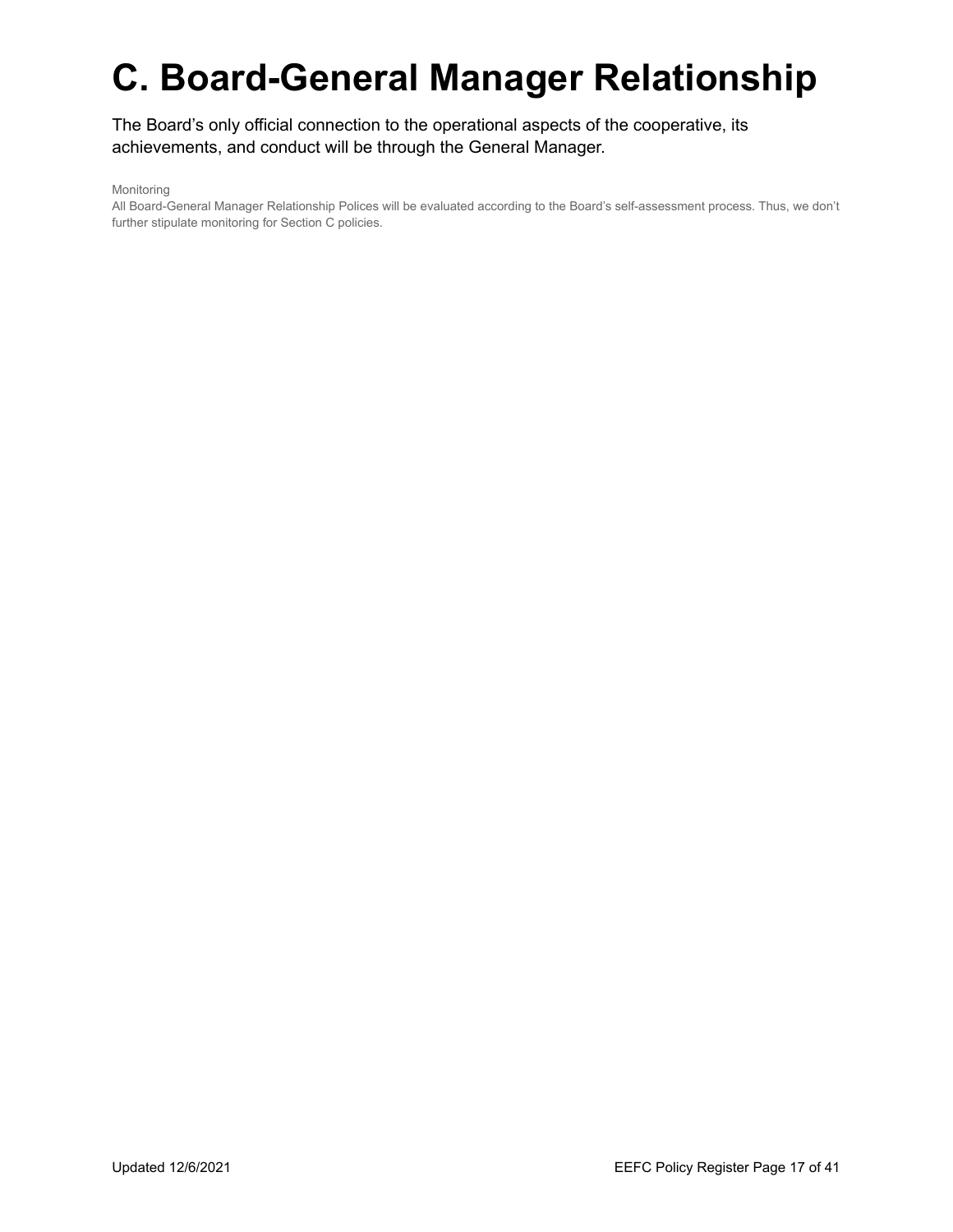# **C1. Unity of Control**

Only decisions of the Board acting as a body are binding on the General Manager.

# **C1.1**

Decisions or instructions of individual Board members, officers, or committees are not binding on the General Manager except in rare instances when the Board has specifically authorized such exercise of authority.

# **C1.2**

In the case of Board members or committees requesting information or assistance without Board authorization, the General Manager can refuse such requests that, in the General Manager's opinion, require a material amount of staff time, funds or are disruptive.

Adoption and Amendment Amended 4/15/09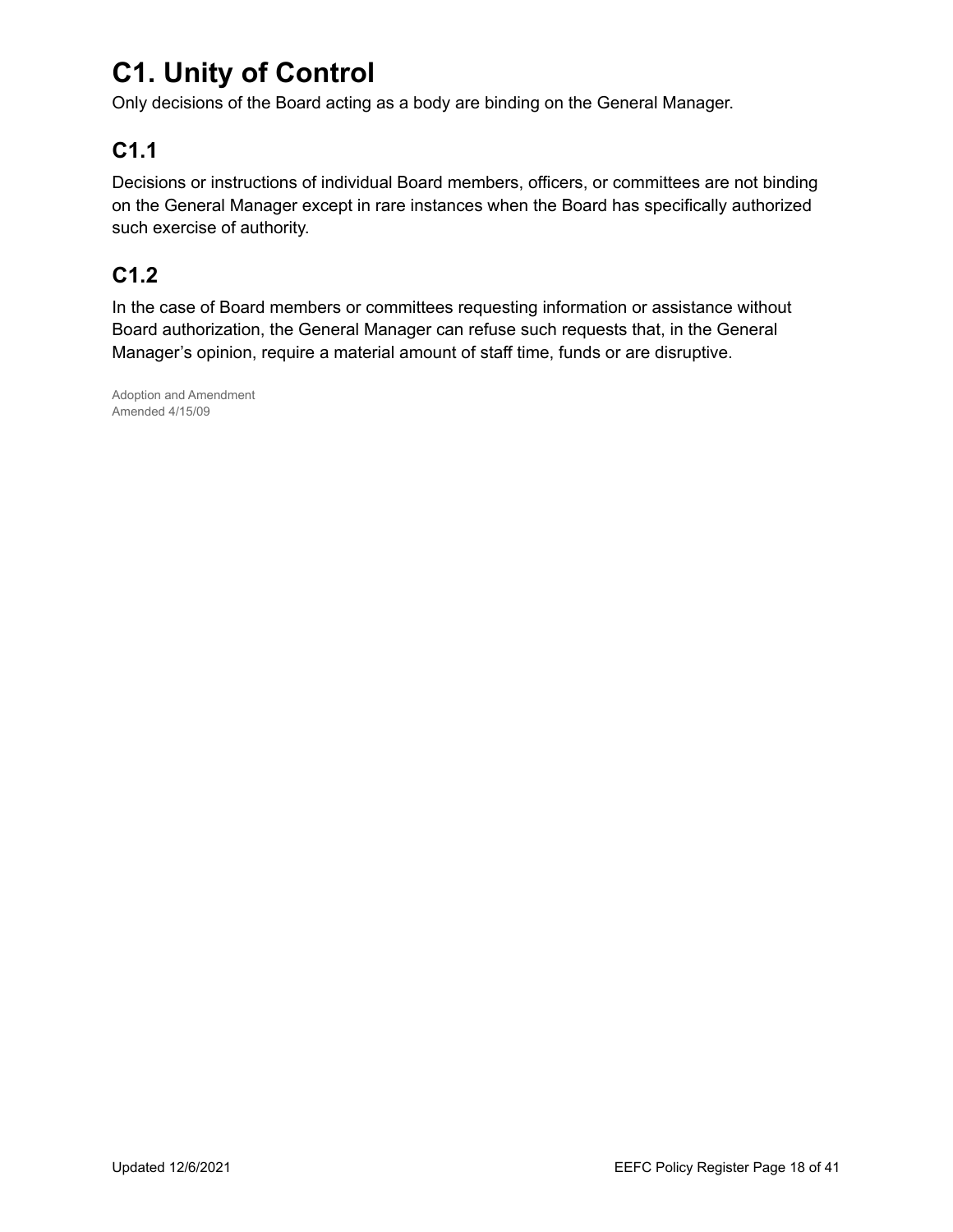# **C2. Accountability of the General Manager**

The Board holds the General Manager accountable for the operation and management of the Co-op in accordance with the Board's policies. All authority and accountability of staff, as far as the Board is concerned, is considered the authority and accountability of the General Manager.

# **C2.1**

The Board and General Manager will check in at least once a year to discuss which, if any, staff members it is appropriate for the Board to give direction to directly and whether the GM would like to be included in such communications. Generally, the Board Clerk, Marketing and Member Services Manager, Front End Manager, and Finance Manager are the only staff members the Board has need to interact with directly and should be mindful of doing so within reason.

# **C2.2**

The Board will refrain from evaluating either formally or informally, any staff other than the General Manager.

# **C2.3**

The Board will view General Manager performance as identical to organizational performance, so that organizational accomplishment of Board stated Ends Policies and compliance with Board stated Executive Limitations policies will be viewed as successful General Manager performance.

Adoption and Amendment Amended 4/15/09, 09/07/20.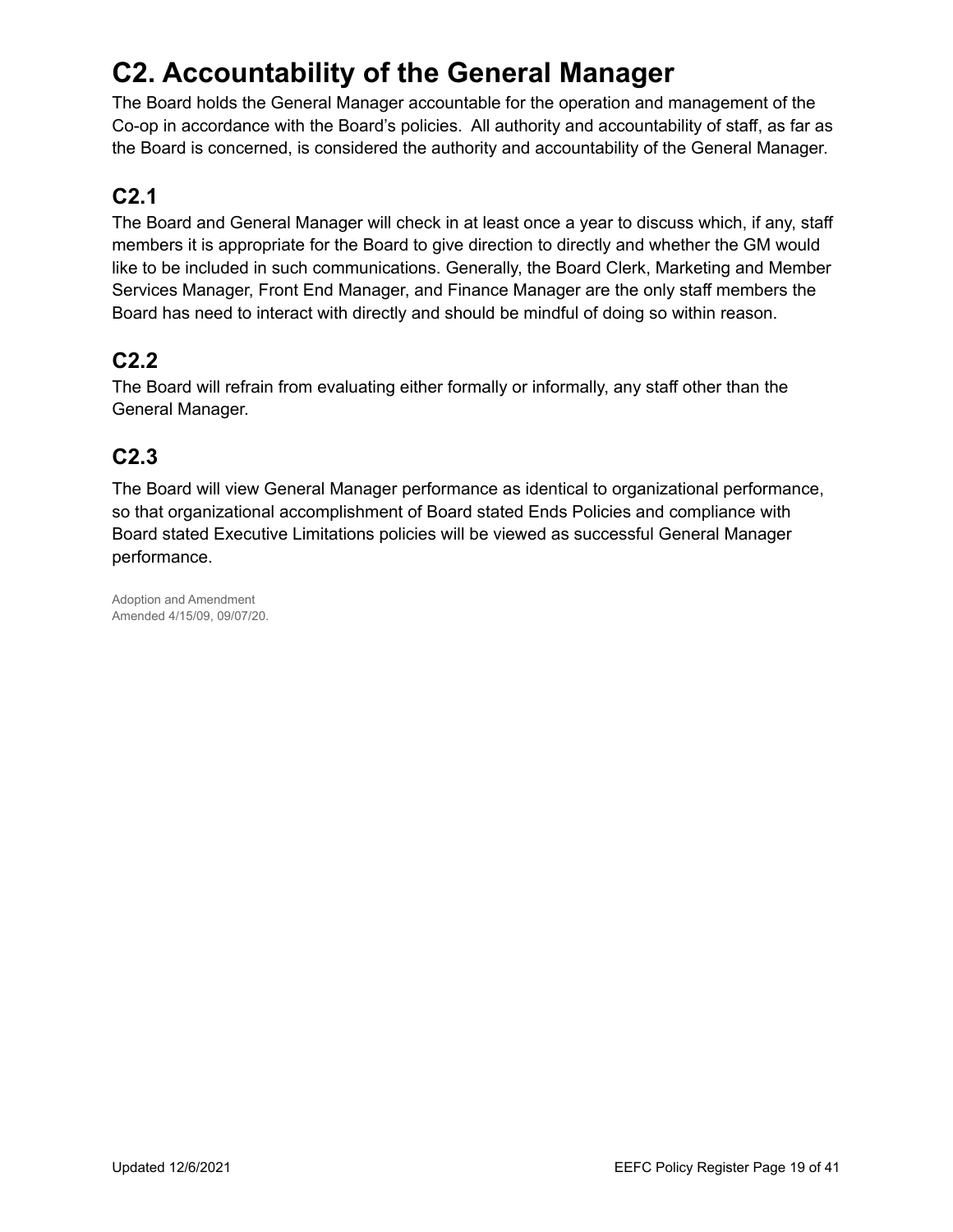# **C3. Delegation to the General Manager**

The Board will instruct the General Manager through written Ends policies to be achieved and Executive Limitations policies to be complied with, allowing the General Manager to use any reasonable interpretation of these policies.

# **C3.1**

The Board will develop Ends policies instructing the General Manager to achieve certain results for certain people, at a specific cost.

## **C3.2**

The Board will develop Executive Limitations policies that limit the latitude the General Manager may exercise in choosing the organizational means.

# **C3.3**

As long as the General Manager uses a reasonable interpretation of the Board's Ends and Executive Limitations policies, the General Manager may make all further policies and decisions, take all actions, establish all practices and develop all activities.

## **C3.4**

The Board may change its Ends and Executive Limitations policies, thereby shifting the boundary between Board and General Manager domains which changes the latitude of choice given to the General Manager.

#### **C3.4.1**

When making such a change, the Board will specify the expected compliance date.

#### **C3.4.2**

As long as any particular delegation is in place, the Board will respect and support the General Manager's choices that comply with the policy.

Adoption and Amendment Amended 4/15/09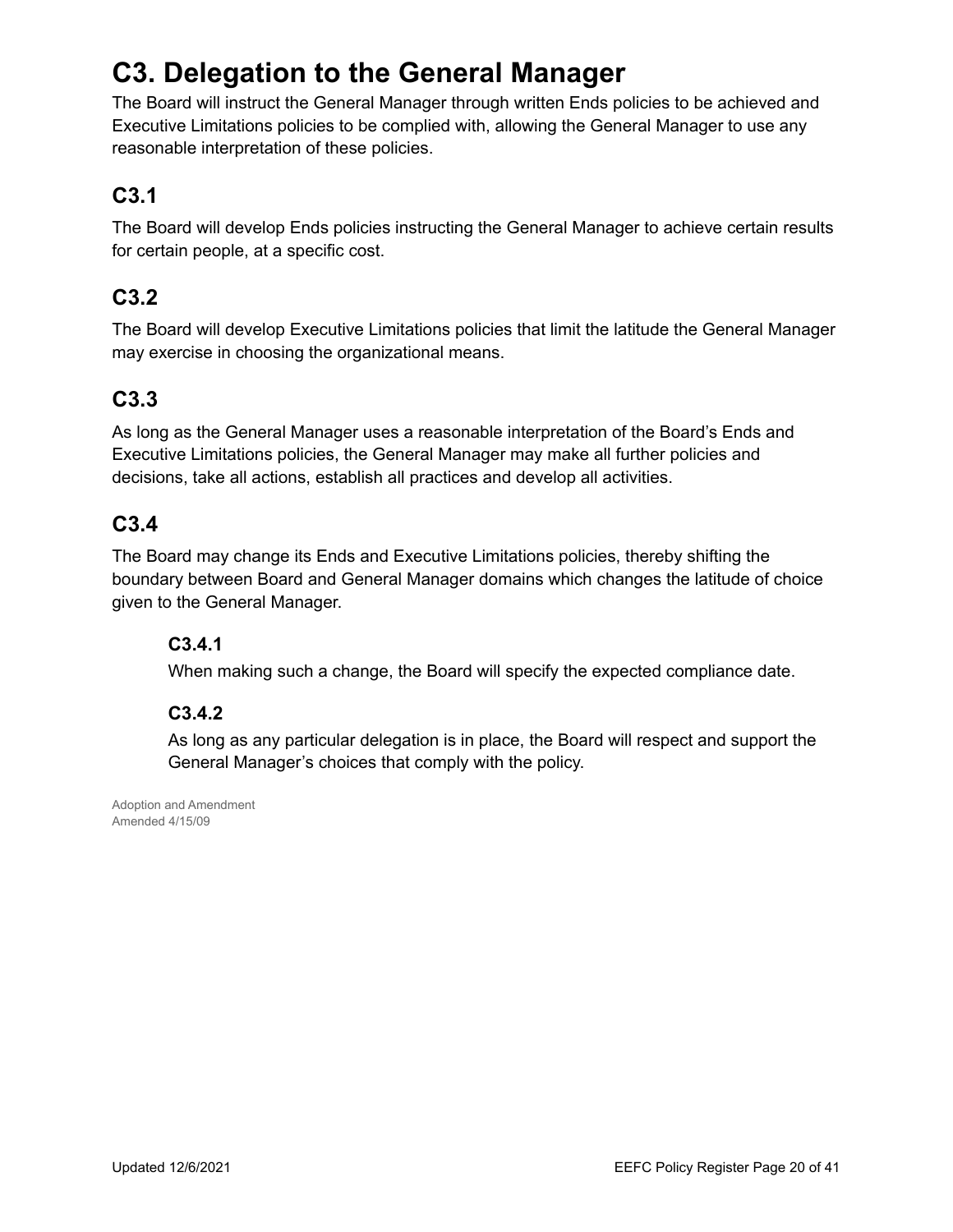# **C4. Monitoring General Manager Performance**

The General Manager's job performance will be determined by systematic and rigorous monitoring against, and solely against, accomplishment of Board Ends Policies, and operation within the boundaries established by Board Executive Limitations Policies.

# **C4.1**

Monitoring is to determine the degree to which Board policies are being met. Only data that does this will be considered monitoring data.

# **C4.2**

The Board will acquire monitoring data by one or more of three written report methods.

#### **C4.2.1**

Internal report, in which the General Manager provides compliance information to the Board.

#### **C4.2.2**

External report, in which an external, disinterested, third party chosen by the Board assesses and reports compliance with policies directly to the Board.

#### **C4.2.2.1**

The Board will hire the auditor and receive the report from the annual audit of the co-op's financial statements. The annual audit shall assess compliance with Board policies on financial conditions and asset protection as noted in the monitoring schedule.

#### **C4.2.3**

Direct inspection, in which a designated member or members of the Board assess compliance with the appropriate policy criteria.

## **C4.3**

In every case, the standard for compliance shall be any reasonable interpretation of the Board policy being monitored.

## **C4.4**

Monitoring reports shall include the GM's interpretation and data/facts relevant to the policy. Statements of compliance alone, without data, will not be accepted. Report will:

#### **C4.4.1**

Include the date, and name of person preparing.

#### **C4.4.2**

Include the complete text of the policy being monitored.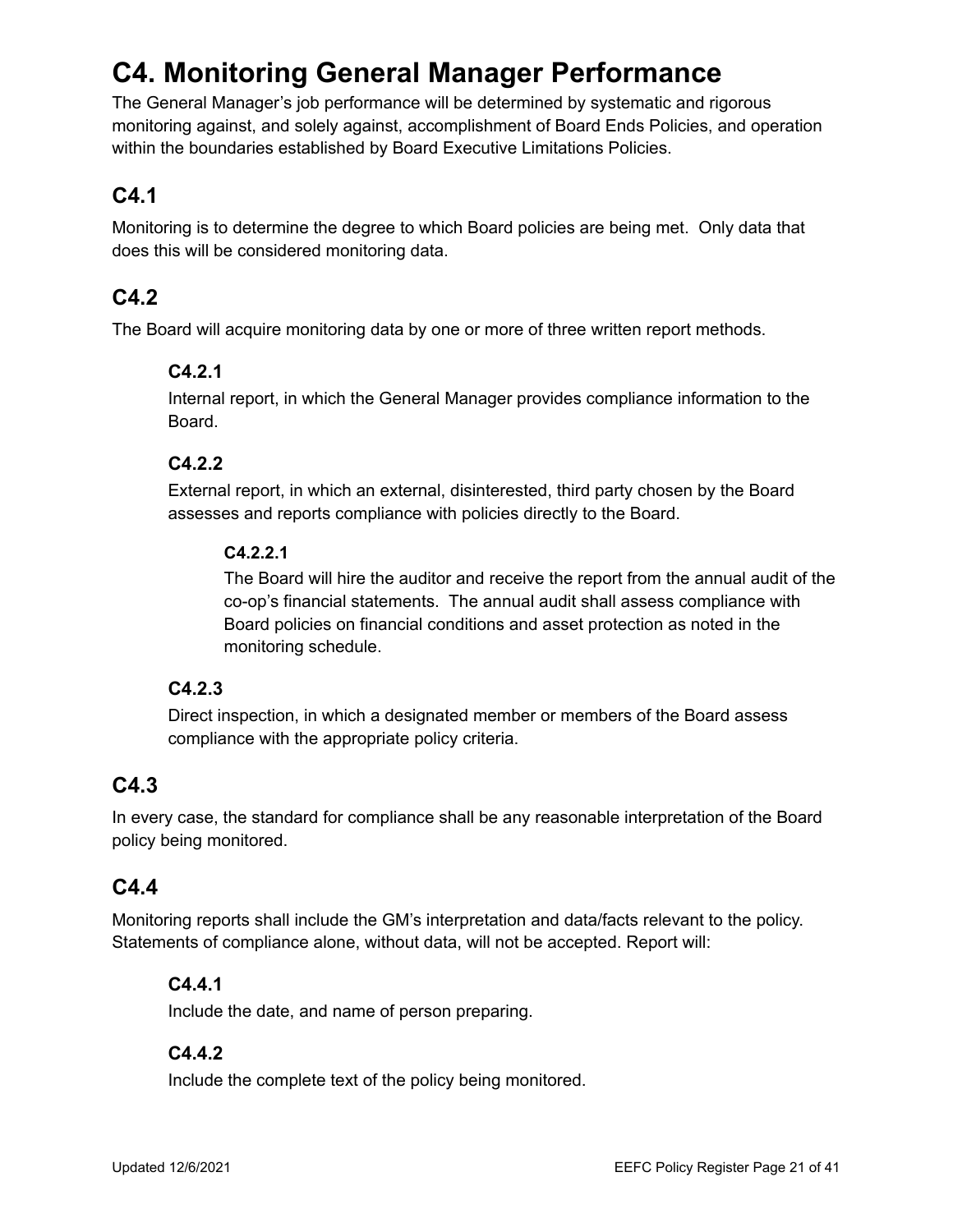#### **C4.4.3**

Be clearly labeled and separated from other information and reports.

#### **C4.4.4**

Provide a conclusion of in or out of compliance.

#### **C4.4.5**

In cases of non-compliance, provide an explanation and a plan for achieving compliance.

#### **C4.4.6**

Be on time.

# **C4.5**

All policies that instruct the General Manager will be monitored at a frequency and by a method chosen by the Board. The Board can monitor any policy at any time by any method, but will ordinarily depend upon a routine schedule set forth in the Board Calendar.

Adoption and Amendment Amended 12/13/04, 01/24/05, 03/13/05, 4/15/09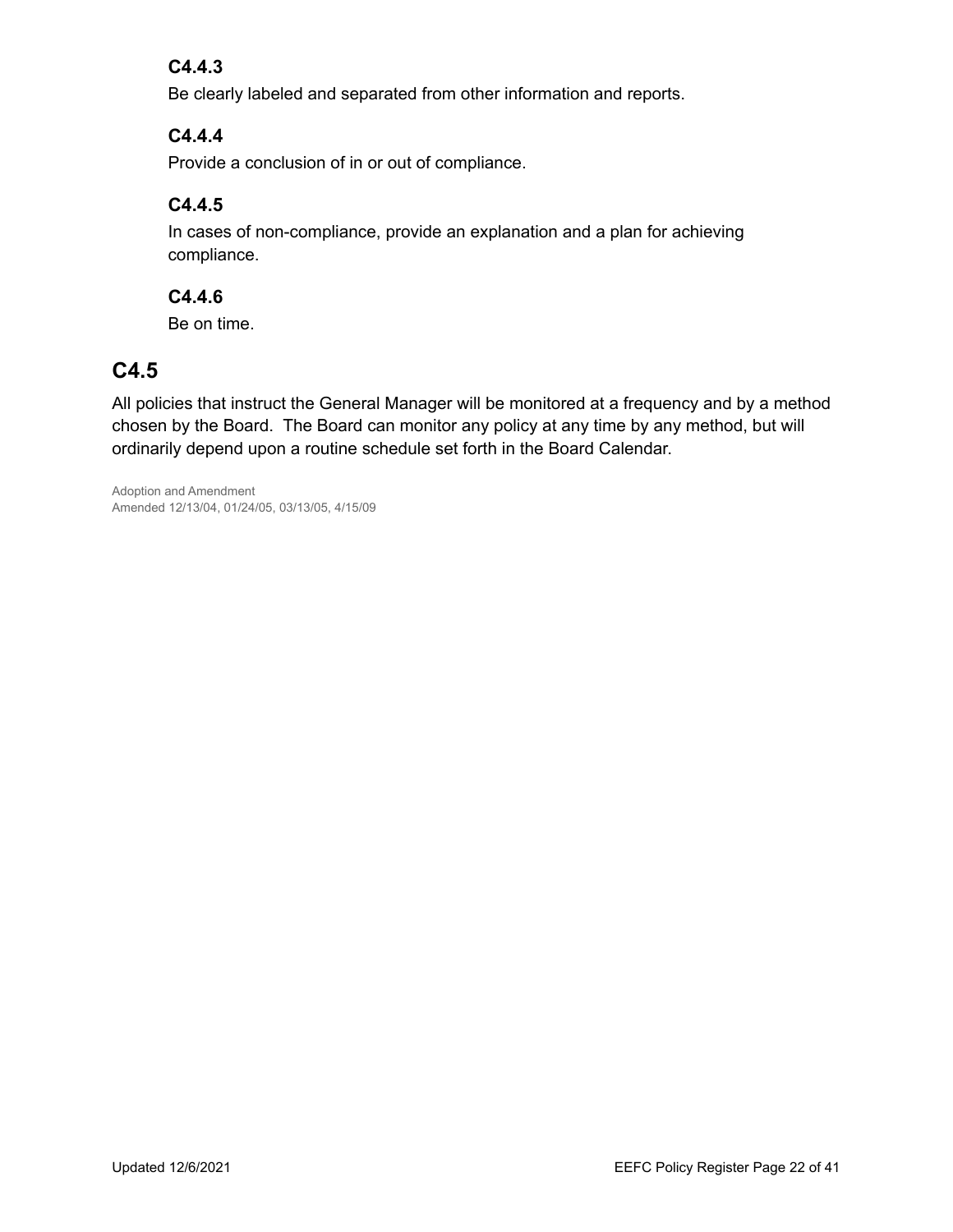# **C5. General Manager Evaluation**

The board will evaluate the General Manager only on issues for which it has written policy and on all issues for which it has written policy. GM evaluation is an ongoing continuous process of policy monitoring. Annually, the board will conduct a summary evaluation of the General Manager which will be a compilation and review of compliance with board policy, or lack thereof, as reported in Ends and Executive Limitations monitoring reports presented to the Board throughout the year.

# **C5.1**

Board may engage in a summary evaluation at any time; however, it will normally conduct an annual summary including all monitoring scheduled during the reporting year (July 1 – June 30).

# **C5.2**

Throughout the year, the board will keep a chart listing all reports, dates expected, dates received, compliance result, number of policies compliant within each report, board action, and any relevant notes.

#### **C5.2.1**

All monitoring reports will be included in the summary chart regardless of the type of report (internal, external, direct inspection).

#### **C5.2.2**

The secretary will ensure that an accurate official record is maintained in the chart.

#### **C5.3**

The annual evaluation will consist of the following inputs:

- A review of the monitoring matrix by all board members.
- Board members and managers answering two questions:
	- 1. What does the GM do well?
	- 2. What are areas the GM could improve?
- Reviewing progress on established board priorities for the reporting year.

The board will have a working meeting within 30 days of the end of the reporting year to discuss the three inputs listed above and come to conclusions regarding the GM's overall performance. During this meeting the board will also make decisions about adjustments to compensation for the GM and propose new priorities for the coming reporting year.

Based on the conclusions reached by the board, an evaluation letter will be drafted within 60 days of the end of the reporting year. The Board President and Vice President will meet with the GM to review this letter, which will be shared with the GM at least 2 days prior to the meeting.

After the meeting, the Board President and Vice President will report back to the full board, and submit the letter to the HR Manager for inclusion in the GM's personnel file.

Monitoring This policy will be monitored by internal report annually.

Adoption and Amendment Adopted 9/22/03. Amended 5/27/14, 09/07/20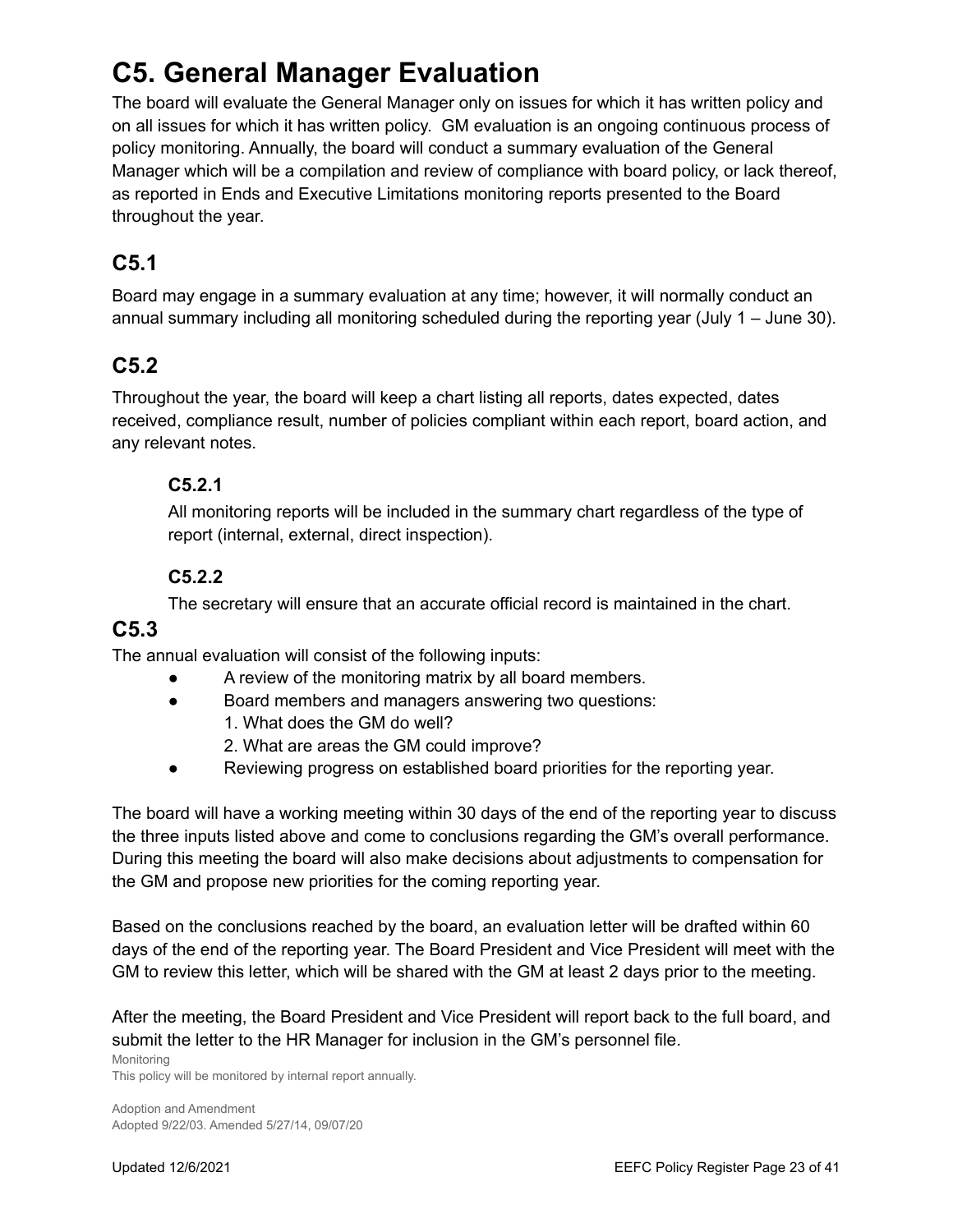# **C6. General Manager Treatment**

The Board will not cause or allow the General Manager to be treated in any way that is unfair, unsafe, or unclear.

The Board will not fail to have an Employment Agreement with the General Manager that:

- a) Establishes compensation and benefits that are internally and externally equitable.
- b) Provide for fair and thorough handling of grievances.
- c) Is reviewed as part of monitoring this policy.

Adoption and Amendment Adopted 11/15/2021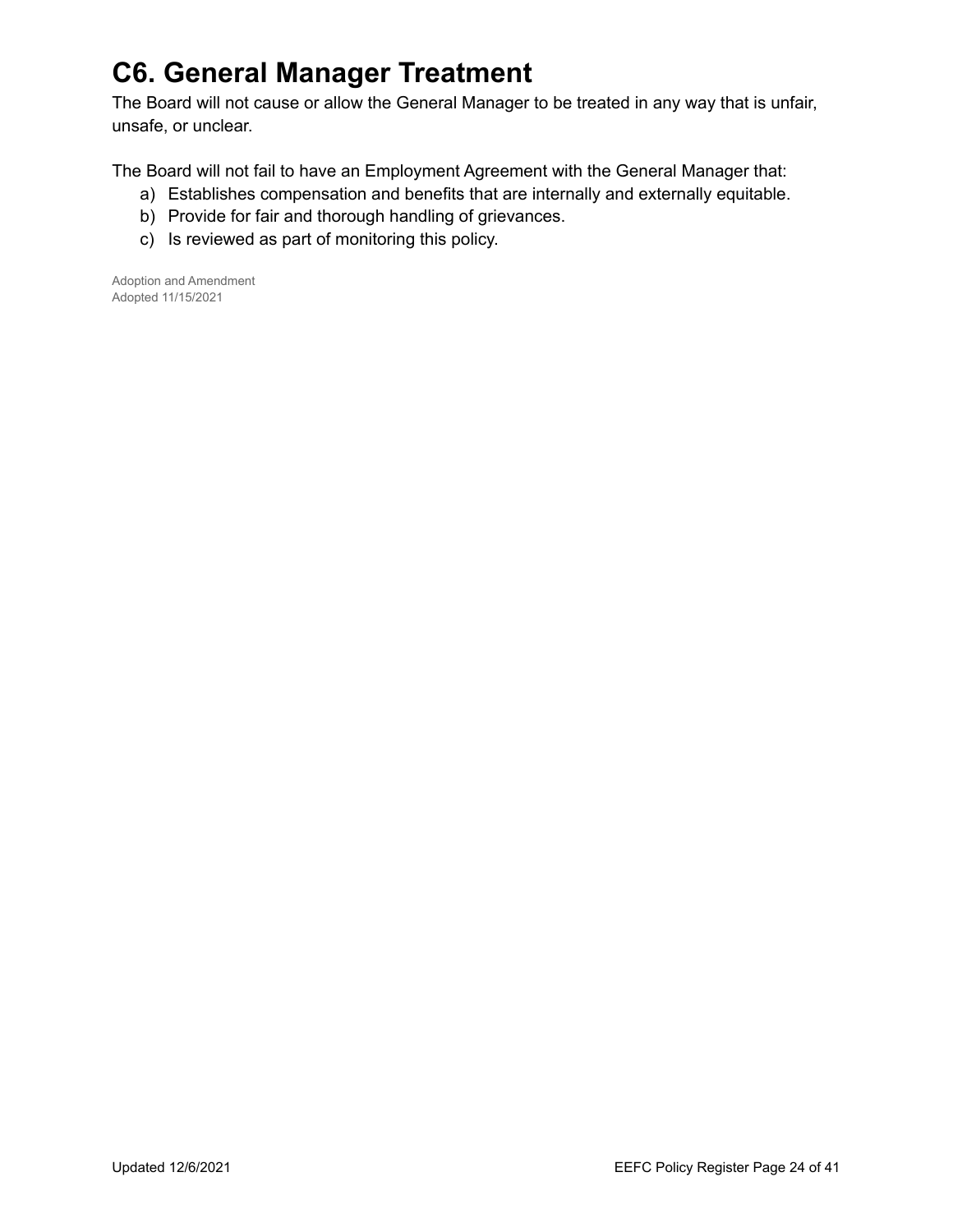# **D. Board Process**

The purpose of the Board, on behalf of the members of the cooperative, is to act as trustees for the members and to ensure that the cooperative accomplishes its Ends while avoiding undesirable situations. The Board will specify its expectations through written governing policies.

Adoption and Amendment Adopted 9.22.03. Amended 2.21.08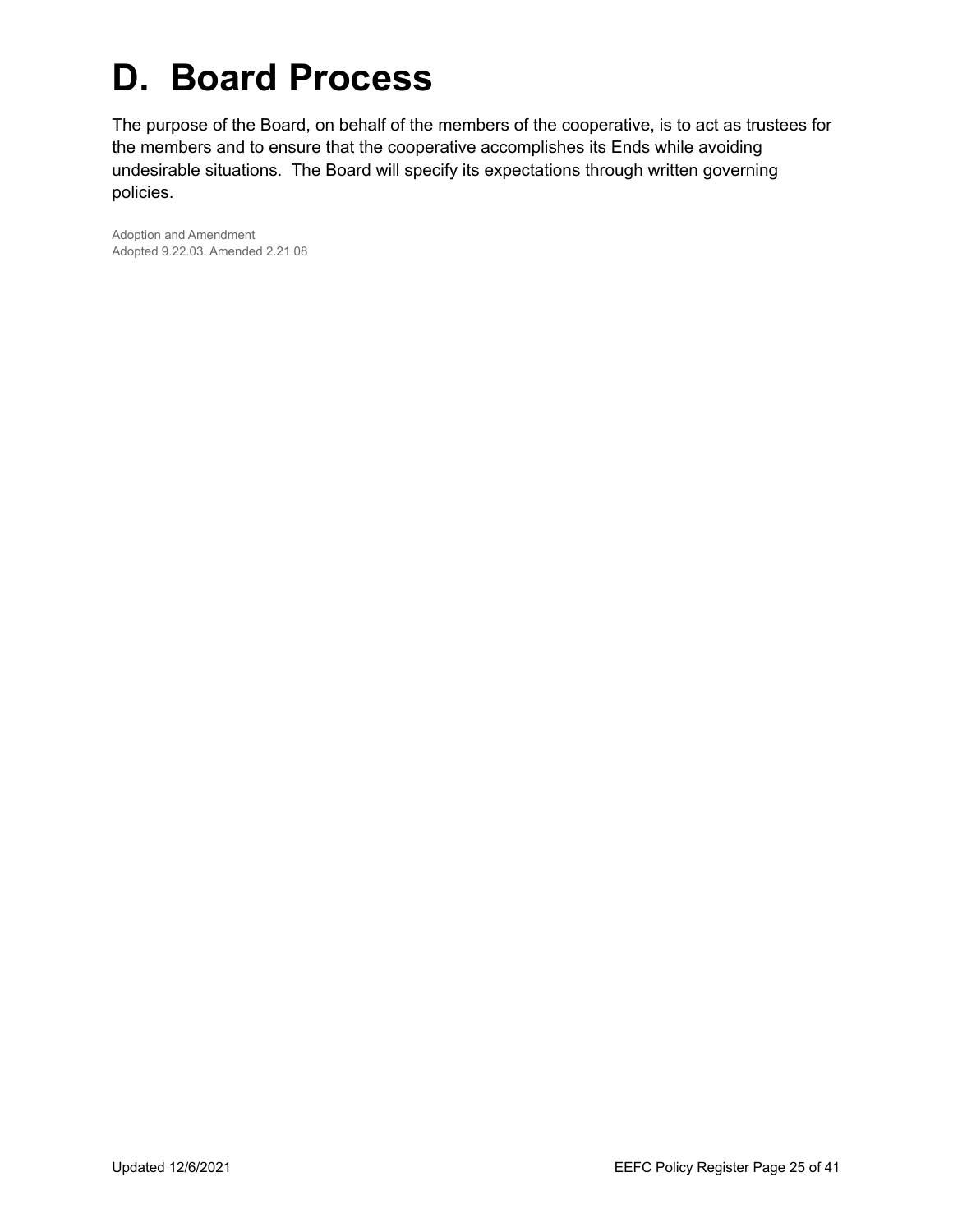# **D1. Governing Style**

The Board as a group is responsible for excellence in governance. We will hold ourselves accountable for our work through use and measurement of our policies.

# **D1.1**

In order to do this, we will:

**D1.1.1** Focus our vision outward and toward the future

**D1.1.2** Maintain group discipline, authority and responsibility

**D1.1.3** Clearly distinguish Board and General Manager roles

**D1.1.4** Encourage diverse viewpoints

**D1.1.5** Work proactively rather than reactively

**D1.1.6** Obey all relevant laws and bylaws

**D1.1.7** Focus on mission, vision, and values

# **D1.2**

We will govern in a way that emphasizes empowerment and clear accountability.

# **D1.3**

The Board will allow no officer, individual, or committee of the Board to hinder or be an excuse for not fulfilling Board commitments.

# **D1.4**

Each member of the Board shares the responsibility for effective Board leadership including meeting preparation and participation, as well as execution of all other assigned tasks.

# **D1.5**

Each Board member has the responsibility of supporting the Board Chair's right to interpret and enforce Board Process policies.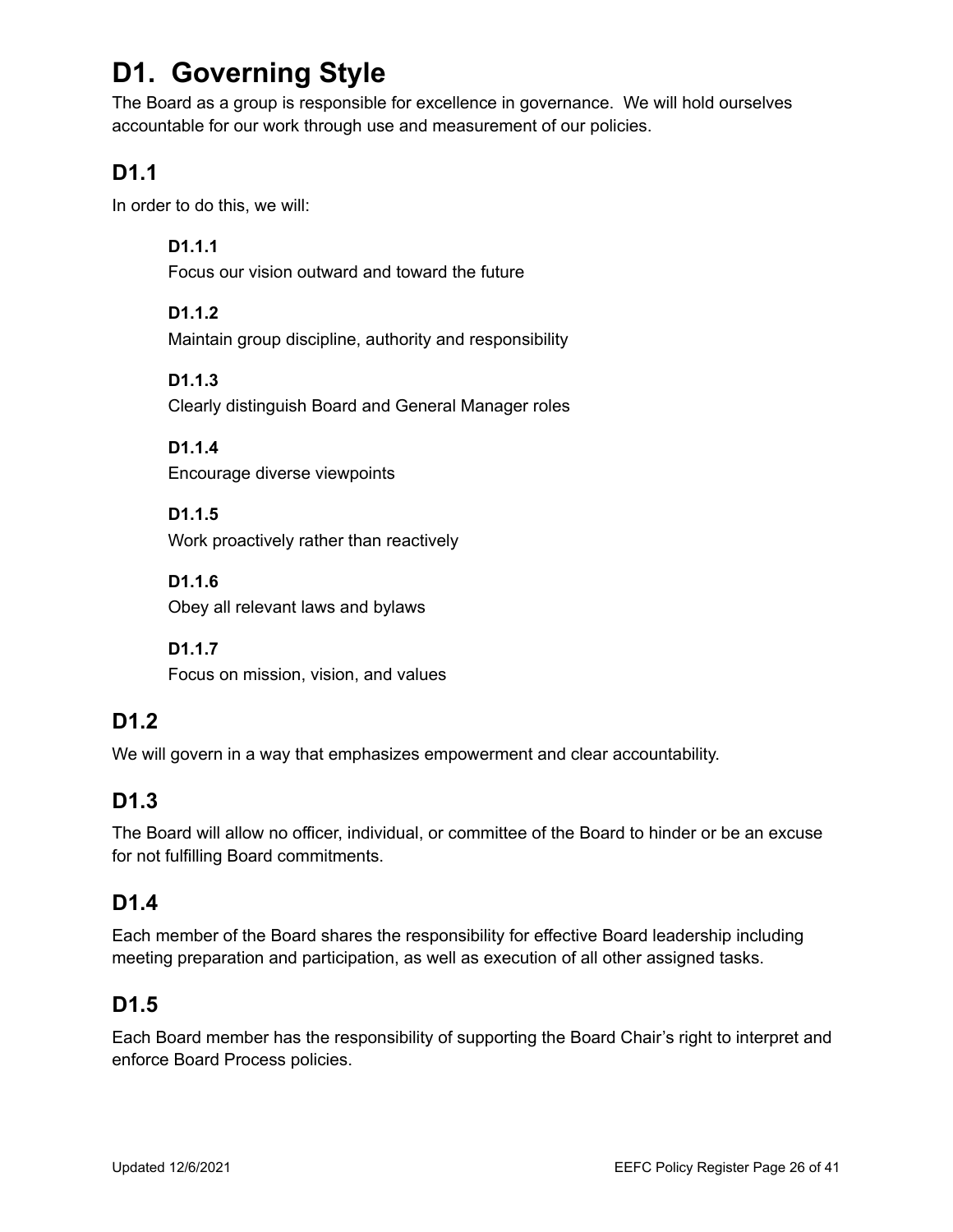# **D1.6**

The Board will enforce upon itself whatever discipline is needed to govern with excellence.

# **D1.7**

The Board will monitor and discuss the Board's process and performance annually and at each meeting, per the annual monitoring calendar.

Monitoring This policy will be monitored by internal report annually.

Adoption and Amendment Adopted 9/22/03, 8/25/04, 12/13/04, 2/21/08, 4/15/09, Summer 2011.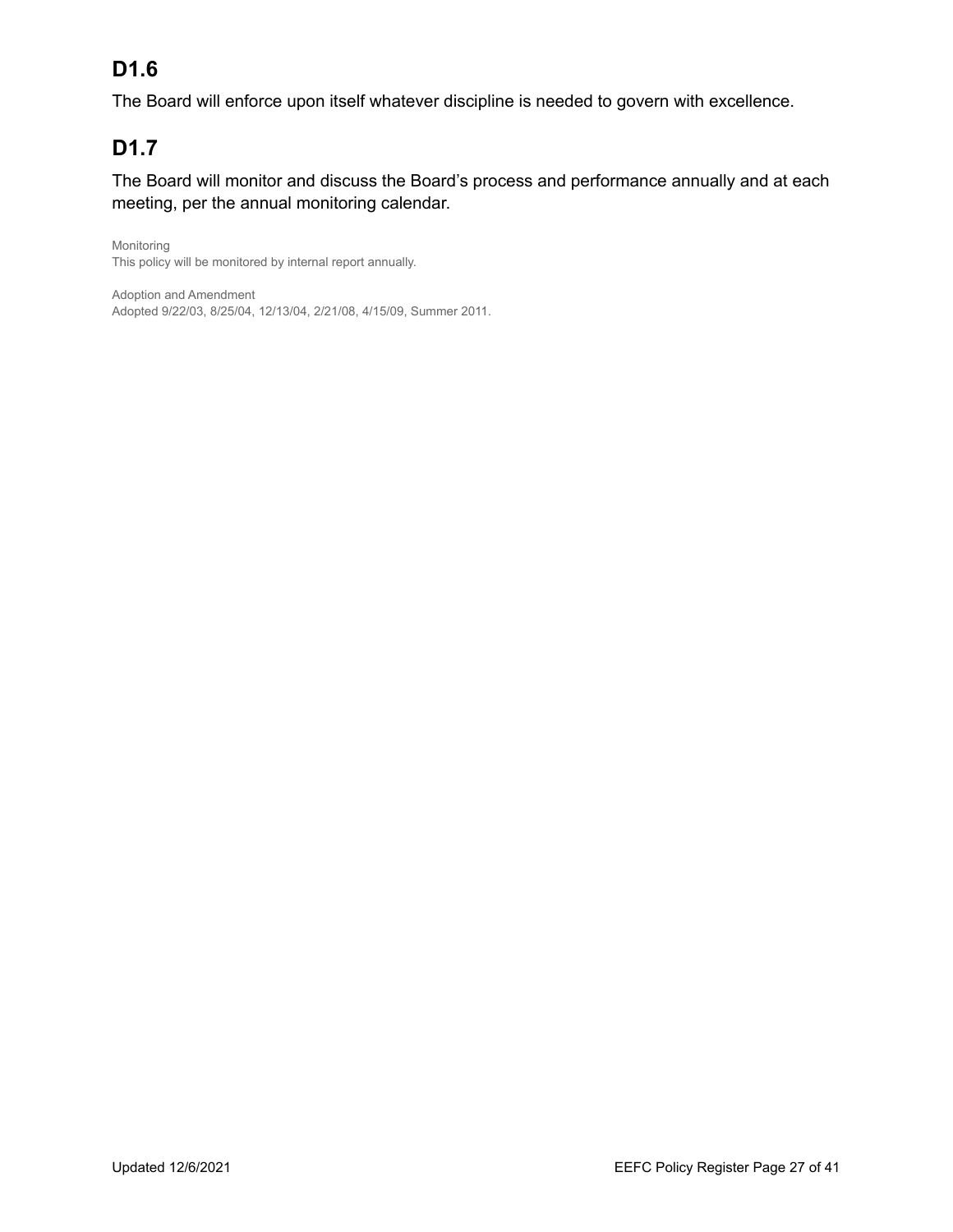# **D2. Board Job Description**

The job of the Board is to represent the members in determining and ensuring appropriate organizational performance in alignment with our ends.

# **D2.1**

The Board is responsible for linkage with our member-owners.

# **D2.2**

The Board will have expectations in the form of written governing policies that realistically address the broadest levels of all organizational decisions and situations. We will write these policies in the form of Ends, Executive Limitations, Board-GM Relationship, and Board Process, in accordance with Policy Governance principles.

# **D2.3**

The Board will rigorously monitor operational performance in the areas of Ends and Executive Limitations, and Board performance in the areas of Board Process and Board-GM Relationship.

# **D2.4**

The Board will hire, compensate, delegate responsibility to, and hold accountable a General Manager.

## **D2.5**

The Board will perpetuate its leadership capacity using ongoing education, training and recruitment.

#### **D2.5.1**

The board will plan and oversee the election process, ensuring a fair process, accessible to the members.

#### **D2.5.2**

The board will present a group of qualified candidates to the members and provide opportunities for members to learn about the candidates.

#### **D2.5.3**

The board has the authority to accept or deny an application for candidacy based on relevant criteria.

#### **D2.5.3.1**

Due to the nuances of particular situations and the fact that people can grow and change, there are no circumstances that lead to an automatic denial of someone's candidacy. There are, however, issues which should trigger a discussion and vote by the board to determine whether a candidate will be allowed to run. These include ethics concerns, potential conflicts of interest, or any other compelling information that a sitting director deems relevant. When possible, all sides of a situation should be ascertained to the best of the board's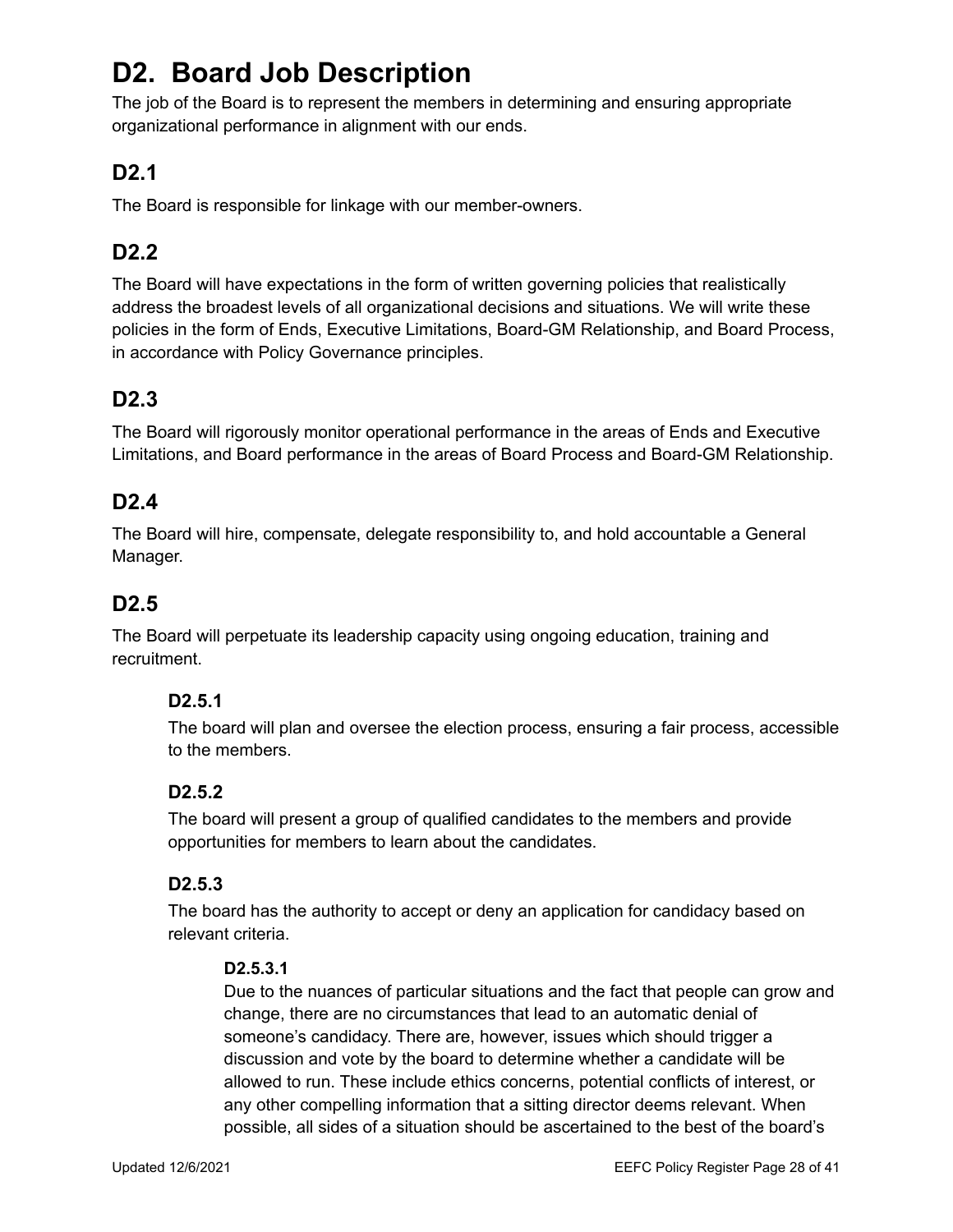ability and candidates should be clearly informed of the reason for their denial.

#### **D2.5.4**

The board may delegate the recruitment, but not the denial of the candidates' applications to a task force or committee. The full board remains responsible for perpetuation of effective governance.

# **D2.6**

The Board will appoint and oversee the work of an auditor.

Monitoring This policy will be monitored by internal report annually.

Adoption and Amendment Adopted 9/22/03, Amended 09/26/05, 2/21/08, 4/15/09, Summer 2011.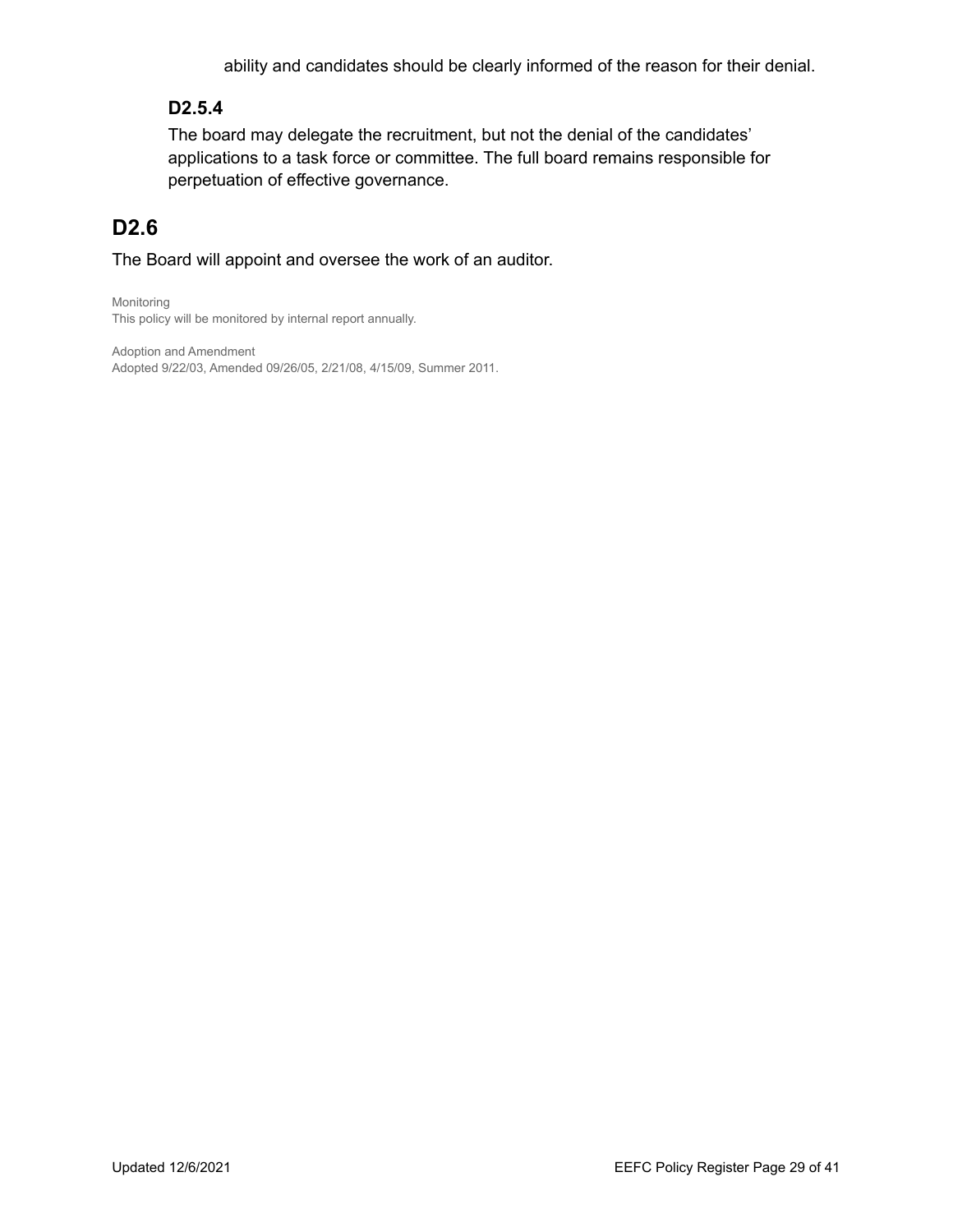# **D3. Agenda and Calendar Planning**

To accomplish its job with a governance style consistent with Board policies, the Board will follow an annual agenda that focuses on Ends and continually improves the Board.

# **D3.1**

The Board's annual governance cycle will begin in November and conclude the following October.

# **D3.2**

The Board will create and maintain an annual calendar that includes all items as required by this and other policies.

## **D3.3**

At the beginning of each governance year, the board will create a broad outline of board goals, initiatives, and learning that reflect the board's particular focus and priorities on Ends and board development for the year.

# **D3.4**

At the end of each Board meeting, the Board's ends focus and annual calendar will provide basis for determining the broad outlines of the next meeting's agenda.

Monitoring This policy will be monitored by internal report annually and at the end of every Board meeting.

Adoption and Amendment Adopted 9/22/03, Amended 2/21/08, 4/15/09, 5/6/11, 6/5/11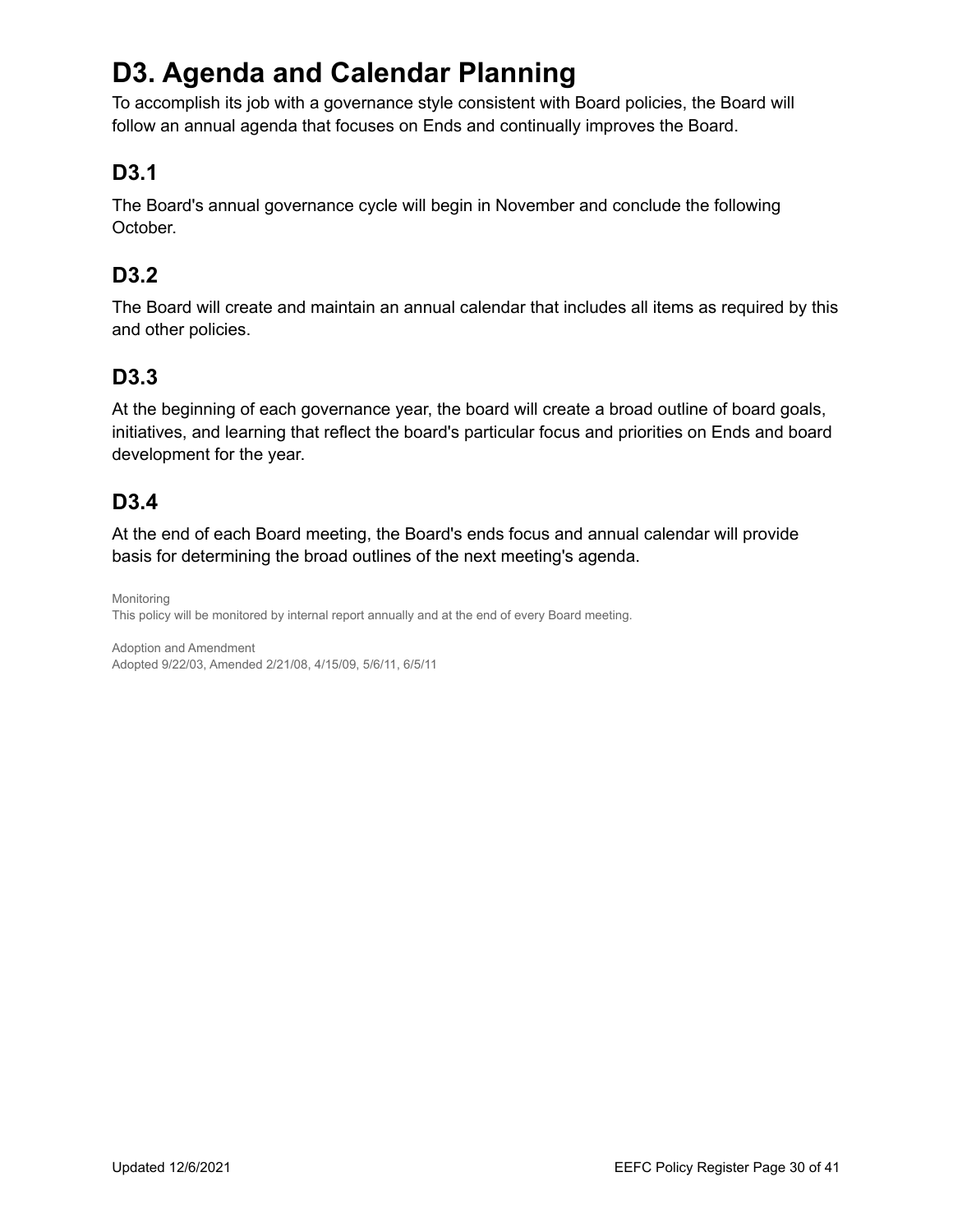# **D4. Officers' Roles**

The Board will elect officers, as required by its bylaws, in order to help accomplish the Board's job. These officers must comply with all provisions established in the bylaws.

# **D4.1**

No officer has any authority to supervise or direct the GM.

# **D4.2**

Officers may delegate their authority but remain accountable for its use.

# **D4.3**

The President ensures the integrity of the Board's process and the integrity of the Board's relationship with the General Manager and is responsible for overall Board effectiveness. This includes:

- Chairing Board meetings (and making sure everyone's voices are heard)
- Preparing monthly meeting agendas based on current needs, annual schedule, and long-term Board plan
- Determining when to hold working meetings
- Writing the President's statement for the Annual Report and presenting it at the Annual Meeting
- Working to ensure a smooth transition to the next president and ensuring that the Vice President is qualified to serve in the case of emergency or planned succession
- Evaluating GM (based on policy monitoring and input from full board) in writing and person, including setting raises
- Meeting with GM and VP in Executive Meetings as necessary.
- Occasionally representing the Board to outside parties, such as other businesses, trade associations, legal counsel, media, landlords, etc.

# **D4.4**

The Vice-President performs the duties of the President in their absence or as part of a planned succession. They also:

- Handle Board member evaluations and check-ins (absences, conflicts, vibes)
- Check in with committee chairs to ensure that they are on-target for completing their yearly goals
- Participate with President in GM compensation discussion & evaluation
- Attend Executive Committee meetings (scheduled as necessary) with GM and President.

# **D4.5**

The Treasurer:

- Sets up and chairs Finance Committee meetings to review financial performance
- Chairs the annual audit review (working with GM to set up the meeting)
- Manages and updates the Board's budget
- Works closely with the administrative staff to track Board expenses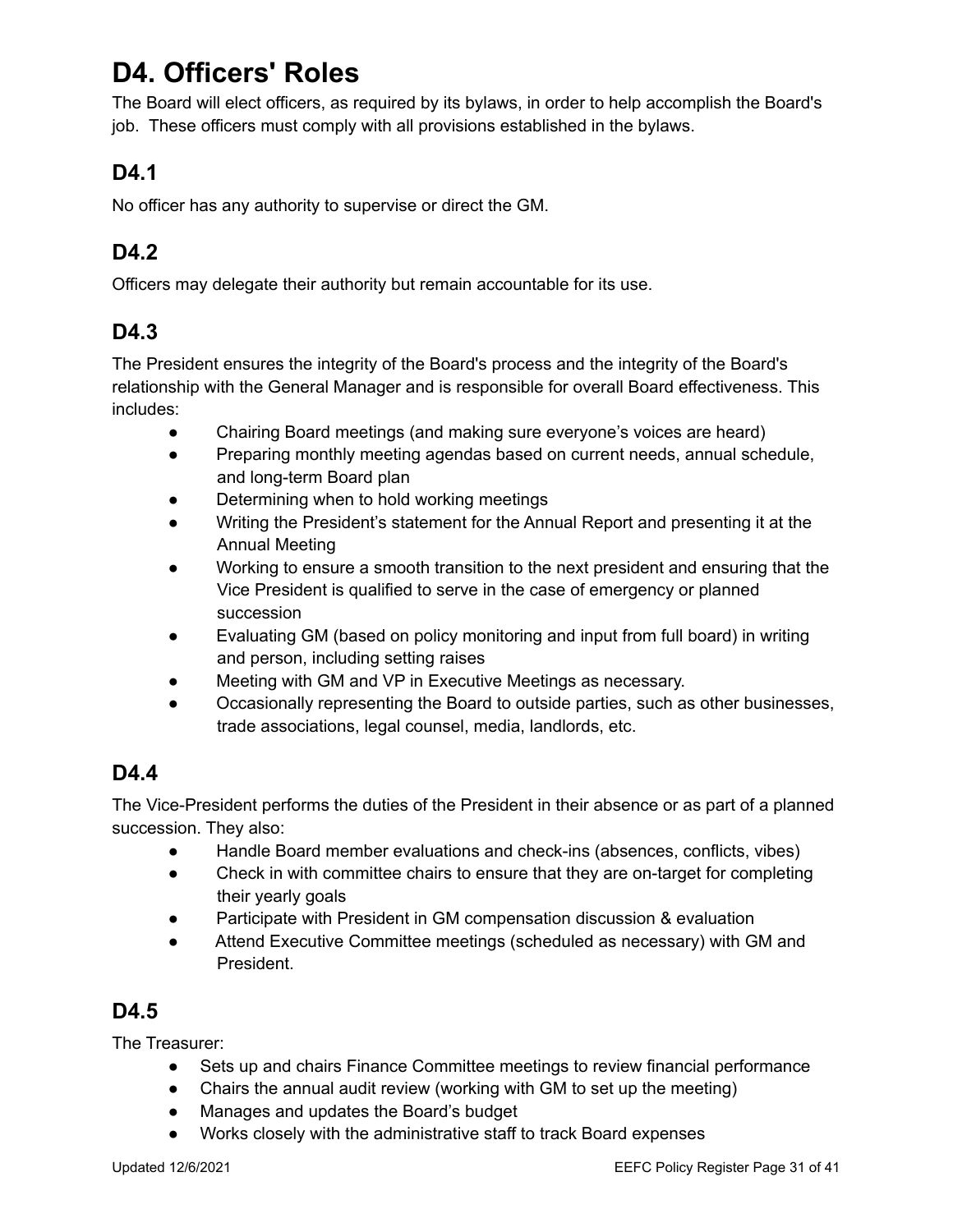- Educates the Board about finances and financial reporting
- Makes recommendation for yearly board compensation
- When authorized by the full Board, may represent the Board to outside parties, such as banks, landlords, realtors.

#### **D4.6**

The Secretary will make sure the Board's documents are appropriately maintained. This includes:

- Maintaining the annual calendar
- Taking meeting minutes in the absence of the Board Clerk at working meetings and in closed sessions
- Maintaining Fleep (adding and removing people and conversations)
- Checking board email; distributing or responding to emails or comment cards received by the Board
- Maintaining a parking lot document for future discussions
- Making sure the monitoring matrix effectively captures board feedback
- Writing or assigning others to write Board Corner and monthly Member E-News columns
- Operating projector during meetings, if necessary.

# **D4.7**

Committee Heads are accountable for the committee's work. This includes:

- Creating an annual update of the committee charter, including annual goals and monthly timeline
- Scheduling regular committee meetings and documenting as appropriate
- Helping to recruit lay members, if applicable
- Moving the work forward, bringing decisions to the full Board, and keeping the Board informed

Monitoring

This policy will be monitored twice a year, once in the month following officer elections, and once six months later.

Adoption and Amendment Adopted 9/22/03, Amended 12/13/04, 4/15/09, 6/5/11, 09/07/20.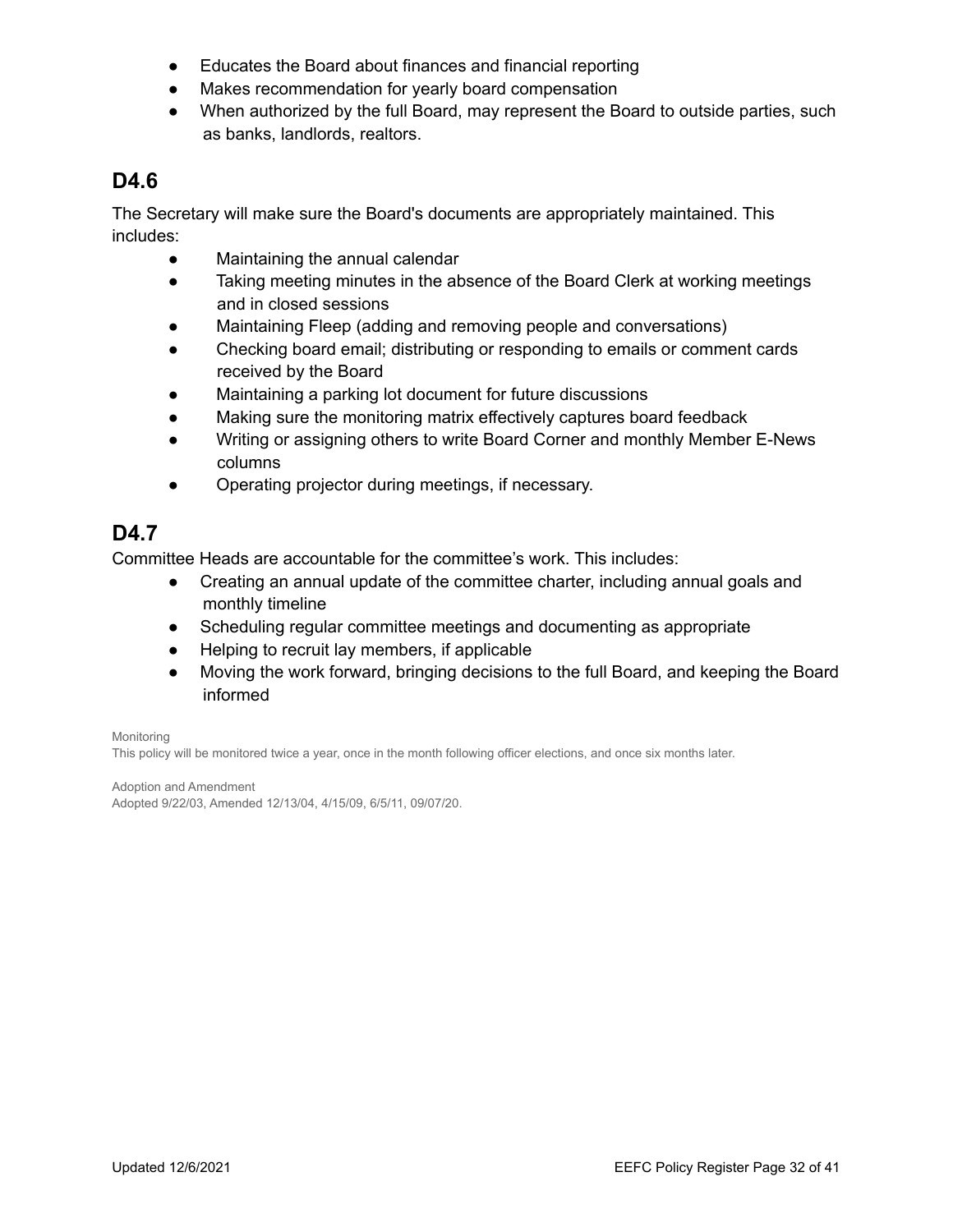# **D5. Director's Code of Conduct**

Directors each commit themselves to ethical, businesslike and lawful conduct.

# **D5.1**

Every Director is responsible at all times for acting in good faith, in a manner which they reasonably believe to be in the best interests of the Cooperative, and with such care as an ordinarily prudent person in a like position would use under similar circumstances.

# **D5.2**

In carrying out their duties as Directors, Directors must demonstrate unconflicted loyalty to the interests of the Cooperative and the Cooperative's owners. This accountability supersedes the personal benefit of any Director.

A potential for conflict of interest exists whenever a Director's judgment on a question or issue could be affected by the Director having a loyalty or an interest which could lead the Director to not fully further the interests of the Cooperative on a particular question or issue.

If a Director is aware that his or her judgment is compromised by a conflicting loyalty or interest, regardless of the nature of that conflicting loyalty or interest, a conflict of interest exists. Further, even if the Director believes that his or her judgment is not compromised by a conflicting loyalty or interest, a conflict of interest exists if a reasonable person with knowledge of all relevant facts would reasonably believe that the Director's undivided loyalty would be compromised by a Director's conflicting loyalty or interest.

The prohibition on Directors participating in decisions or discussion where conflicts of interest exist is to be given an expansive meaning in favor of Board decisions untainted by any conflicting loyalty or interest. Consistent with Bylaws requirements, Directors shall be under an affirmative duty to disclose any conflict of interest as defined in D.5.2, in any matter under consideration by the Board or a committee.

Directors having such a conflict of interest may not participate in the decision of the matter nor, unless the Board or committee otherwise directs, in the discussion of the matter.

#### **D5.2.1**

There will be no self-dealing or any conduct of private business or personal services between any Director and the Cooperative except as procedurally controlled to assure openness, competitive opportunity and equal access to inside information.

#### **D5.2.2**

When the Board is to decide on an issue about which a Director has a conflict of interest, that Director shall normally be recused from the conversation and the vote, in accordance with Section 4.4 of the Bylaws. Consistent with applicable Bylaws provisions, the Board (or, if applicable, a committee) may direct, by majority vote (with the Director whose potential exclusion is at issue not voting) that the Director be allowed to participate in the discussion on the matter.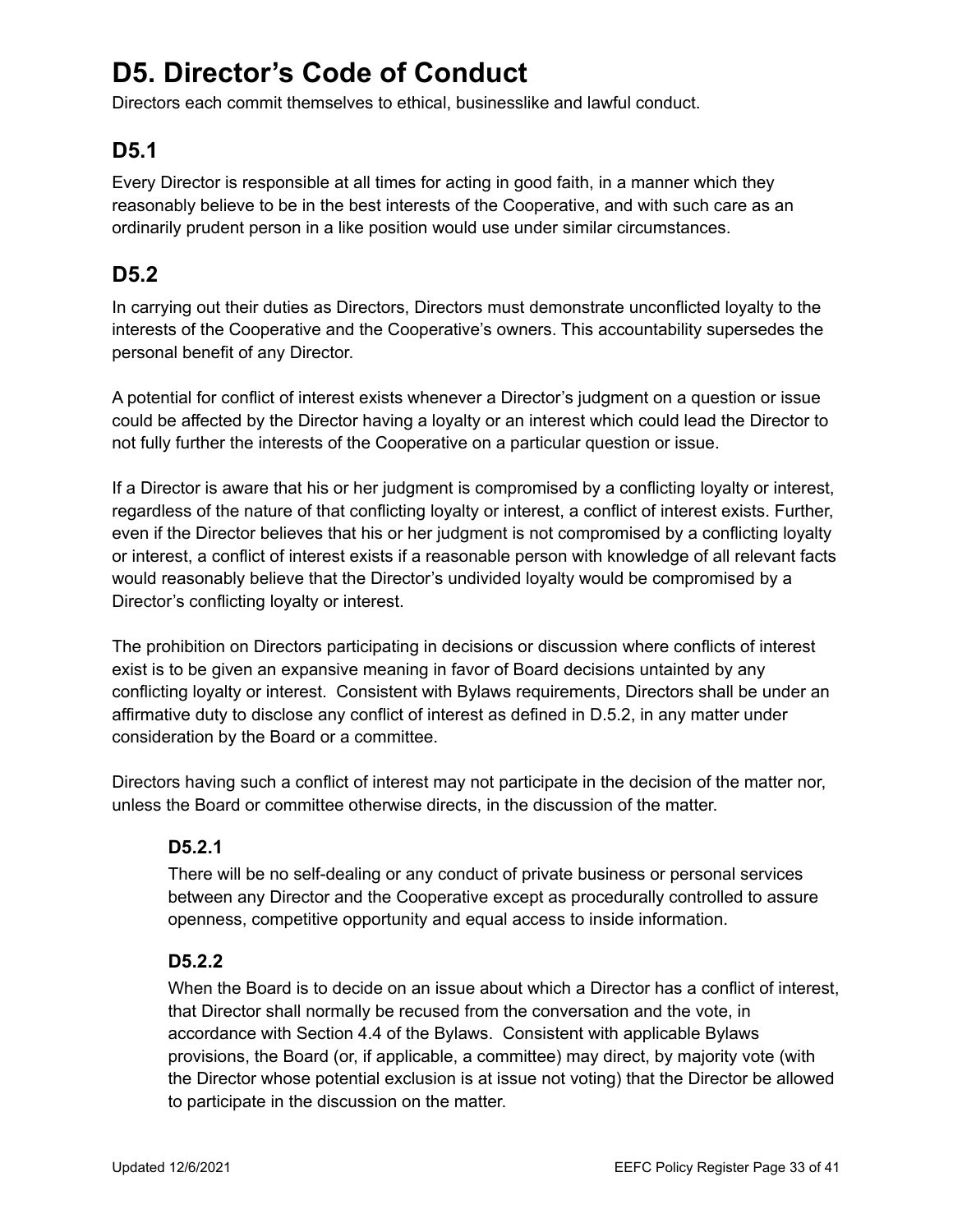#### **D5.2.3**

A Director who begins employment with the Cooperative must first resign from the Board if there are no open seats available for staff on the Board.

#### **D5.2.4**

Any Director who is also a paid employee has the same duties and responsibilities as any other Director, and has the additional duty of clearly segregating staff and Board responsibilities. Staff serving a regular three year term may stay on the Board if they are no longer employed at the store, but anyone serving in the designated staff seat would be required to resign if they stopped working at EEFC.

#### **D5.2.5**

Directors shall, upon election or appointment to the Board of Directors and annually, complete a Potential Conflict of Interest Disclosure Form in which the Director shall disclose the following information as related to the Director and the Director's Immediate Family, defined as the Director's spouse or domestic partner, mother, father, brother, sister, or child: The names of any members of the Director's Immediate Family, and any organization in which the Director or member of the Director's immediate family has close business ties, with the term close business ties defined as such Director or Immediate Family member having a role, for such organization, as: (1) a member of that organization's board of Directors; (2) an officer of such organization; (3) a partner, owner (in whole or in part), shareholder, or investor in such organization (excluding passive ownership of less than 2% of the securities of a publicly traded corporation); (4) a manager, supervisor, employee, contractor or consultant with or for such organization; (5) a vendor or supplier to such organization. Directors shall be responsible for updating their Potential Conflict of Interest Disclosure Forms in the event of any relevant change in the membership of their Immediate Family, and any changes in close business ties by the Director or any member of the Director's Immediate Family, and must make timely disclosure of any close business ties which could give rise to a conflict of interest. Further, the list of members of the Director's Immediate Family is not intended to limit potential conflict of interest to only those relationships. Directors must be sensitive to, and must, in the course of consideration of any matter before the Board, disclose to other Directors any other personal or professional relationships that could compromise the Director's undivided loyalty as required in Section D.5.2.

#### **D5.2.6**

Without in any way limiting the breadth of the requirement that Director decisions remain in all cases untainted by conflict of interest (see Section D.5.2), there are certain situations where a Director will be presumed as having a conflict of interest based on close business ties either the Director or an immediate family member has or had.

#### **D5.2.6.1**

A Director will be presumed to have a conflict of interest with regard to any matter involving any relationship between the Cooperative and any organization in which the Director or an Immediate Family member either has close business ties or had close business ties within a one (1) full year period preceding consideration of the matter. The Director does not end the potential for conflict of interest merely by terminating close business ties or requiring an immediate family member to terminate close business ties.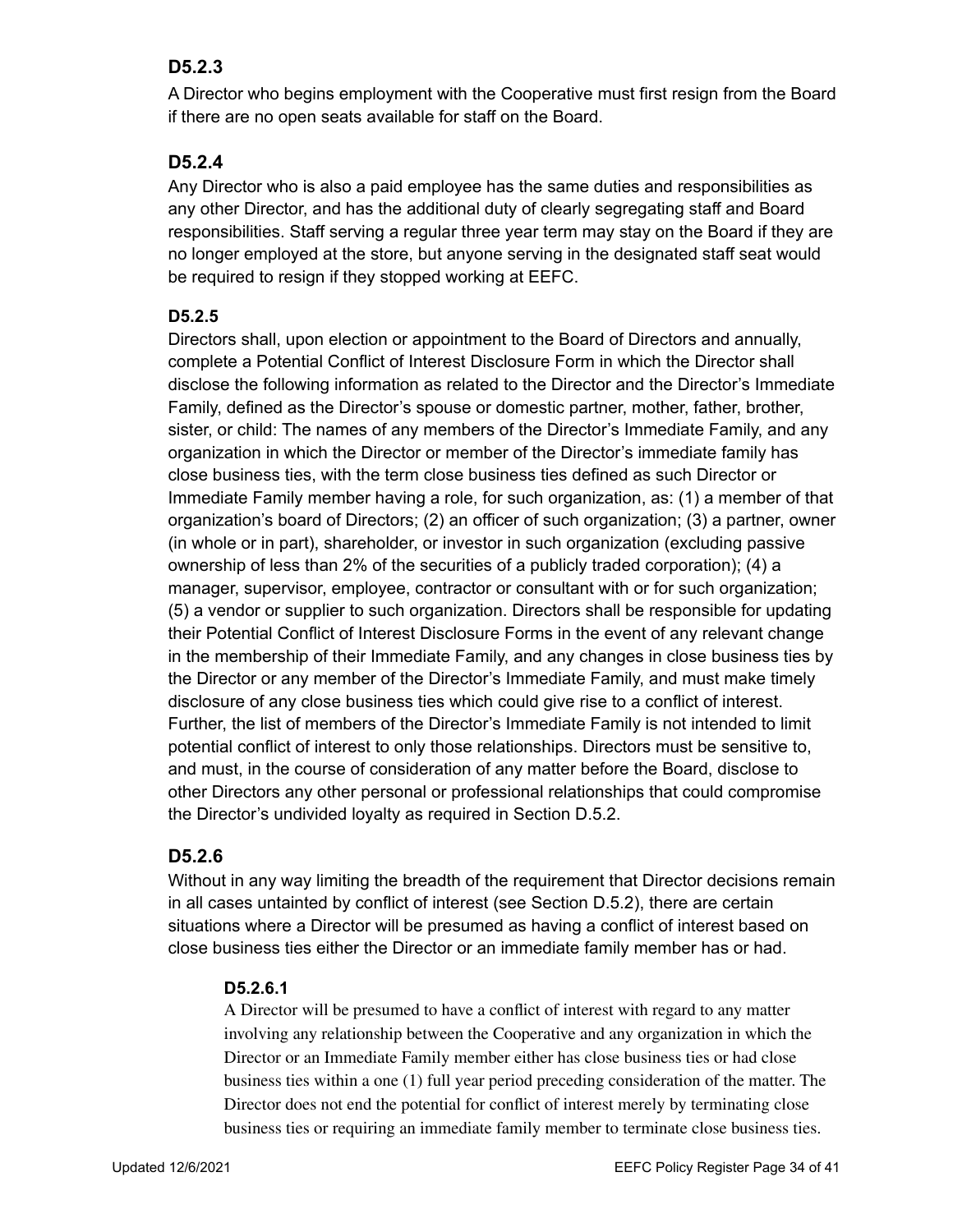#### **D5.2.6.2**

The presumptions and periods of time applicable to determining the conflict of interest of a Director who is, or has been, or ceases to be an employee (disqualifying the Director from participating in decisions and potentially discussion relating to Cooperative employees as more fully set forth in D.5.2.4) shall be the same as the presumptions and periods of time for determining the conflict of interest of Board members whose conflict of interest is based on close business ties of the Board member or a member of the Board member's immediate family, as set forth in D.5.2.6.1 and D.5.2.6.2..

#### **D5.2.7**

In the event Directors do not recuse themselves from decisions or discussions as required under these policies concerning conflicts of interest, the remaining Directors have a responsibility to decide on the nature and extent of the exclusion of the interested Director from those discussions and decisions. This shall be done upon motion by any Director at any time prior to the vote on the matter involving a Director's possible conflict of interest, and the motion shall clearly state the conflict of interest. The director with the possible conflict of interest may participate in the discussion of both the motion to exclude and the scope of such exclusion. A simple majority of the remaining Directors shall determine any exclusion and the scope of such exclusion. Provided there is a quorum at the start of the meeting, but none with the exclusion of a Director from a vote on a conflicted matter, the matter will be tabled until such time as a quorum of unconflicted Directors exists.

#### **D5.3**

Directors may not attempt to exercise individual authority over the organization.

#### **D5.3.1**

When interacting with the G.M. or employees, individual Directors must not imply that they have individual authority.

#### **D5.3.2**

When interacting with the public, the press, or other entities, Directors likewise must not speak for the Board except to repeat explicitly stated Board decisions.

#### **D5.4**

Directors will respect the confidentiality appropriate to issues of a sensitive nature and must continue to honor confidentiality after leaving Board service.

#### **D5.5**

Directors will prepare for, attend, and participate in all Board meetings and trainings.

#### **D5.6**

While an individual Director may disagree with a policy approved by or action taken by the majority of the Board, they will acknowledge the policy or action as being considered the judgment of the Board.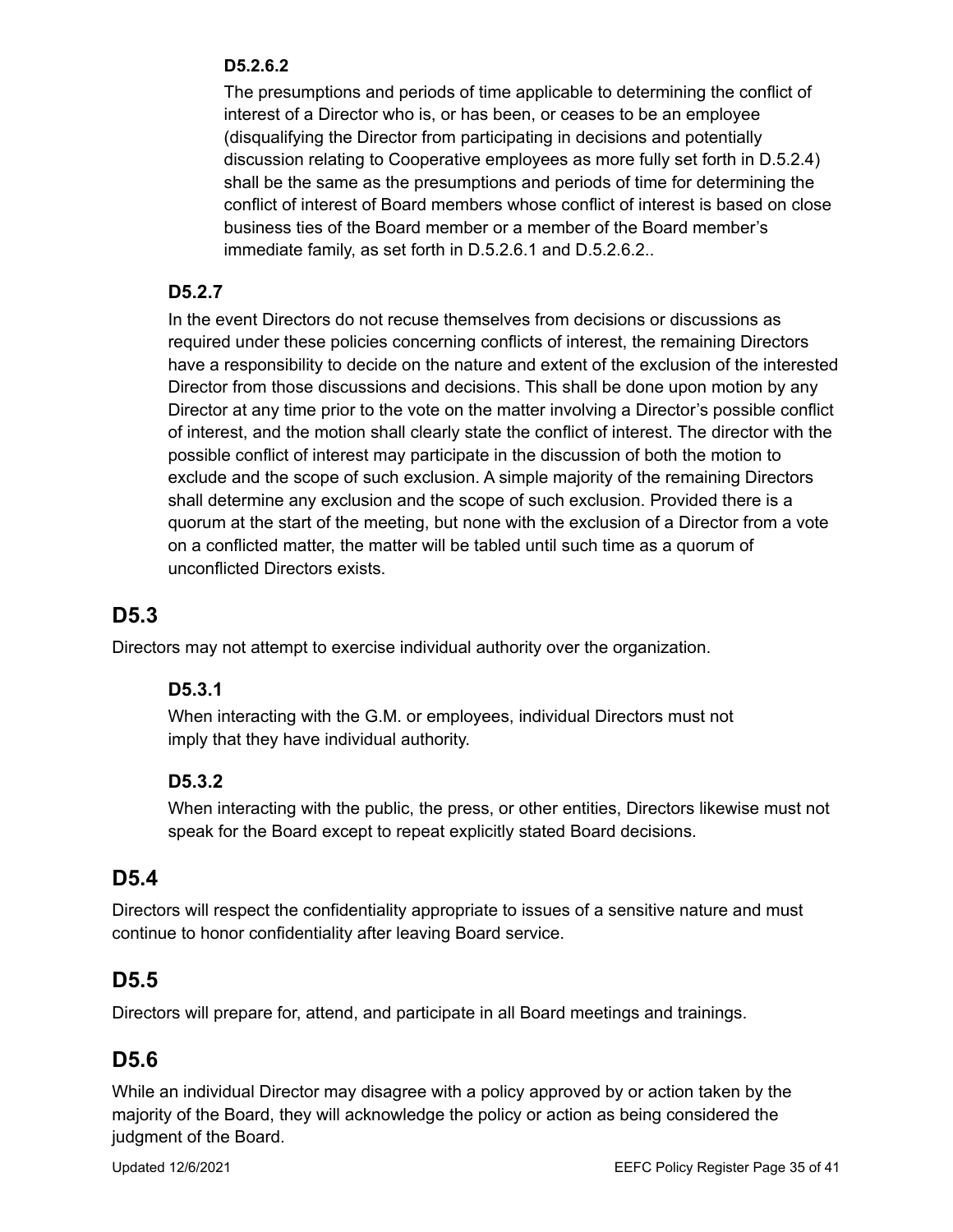# **D5.7**

Directors must honor contracts and/or covenants that EEFC and/or the Board has entered into and are which are currently in effect, even when such contracts and/or covenants were entered into prior to the individual Director's term, pursuant to requirements set forth in applicable state and federal corporation law. Directors shall be informed of such contracts and/or covenants on beginning their term on the Board, and shall acknowledge their receipt of such information.

# **D5.8**

The Cooperative's officers and Directors are obligated to refrain from publicly making any disparaging remarks, comments or statements concerning the General Manager or his subordinates to any third parties. This obligation is not meant to prevent directors from expressing constructive criticism or questioning choices made by staff, either publicly or in private.

## **D5.9**

The Bylaws provide that any Director may be removed by a vote of two-thirds of all Board members. Any action requires that the Director subject to removal be given a written explanation and one month's notice and the option to have the discussion and vote in a public meeting. For the avoidance of doubt, consistent with Bylaw requirements, removal requires a two-thirds vote of all sitting members of the Board, not two-thirds of the Board members present at a meeting in which there is a quorum, and the Director whose removal is being considered may participate in the vote on his or her removal from the Board. Upon approval of the motion the Director shall be removed immediately.

## **D5.10**

Board members shall be obligated to the best of their ability to attend all Board meetings. Failure to participate or conflict between Board members should be addressed proactively and an opportunity for course correction given before action is taken to remove someone using the following procedure:

1. If one or more directors are concerned that another director's behavior(s) or inactivity are hindering the work of the board or creating an unduly stressful environment, or if a director is absent for three meetings within a fiscal year, the concerned director(s) will discuss this with the president of the board and the BP&E chair, minus the director in question. If the director in question is the president, then the vice president will also attend this meeting.

2. If there is agreement by this group of directors (those concerned, the president and the BP&E chair) that the work of the board is being hindered by the director in question, those directors mentioned above will create a work plan with clear expectations of changes needed to continue the work of the board without hindrance, and a plan for monitoring will be put in place. Ideally, this agreement would be a unanimous decision, but action can only be taken with a majority of the directors mentioned above agreeing. If an agreement cannot be reached, the full BP&E committee will take up the issue. If BP&E is unable to come to a decision for any reason, the full board will vote.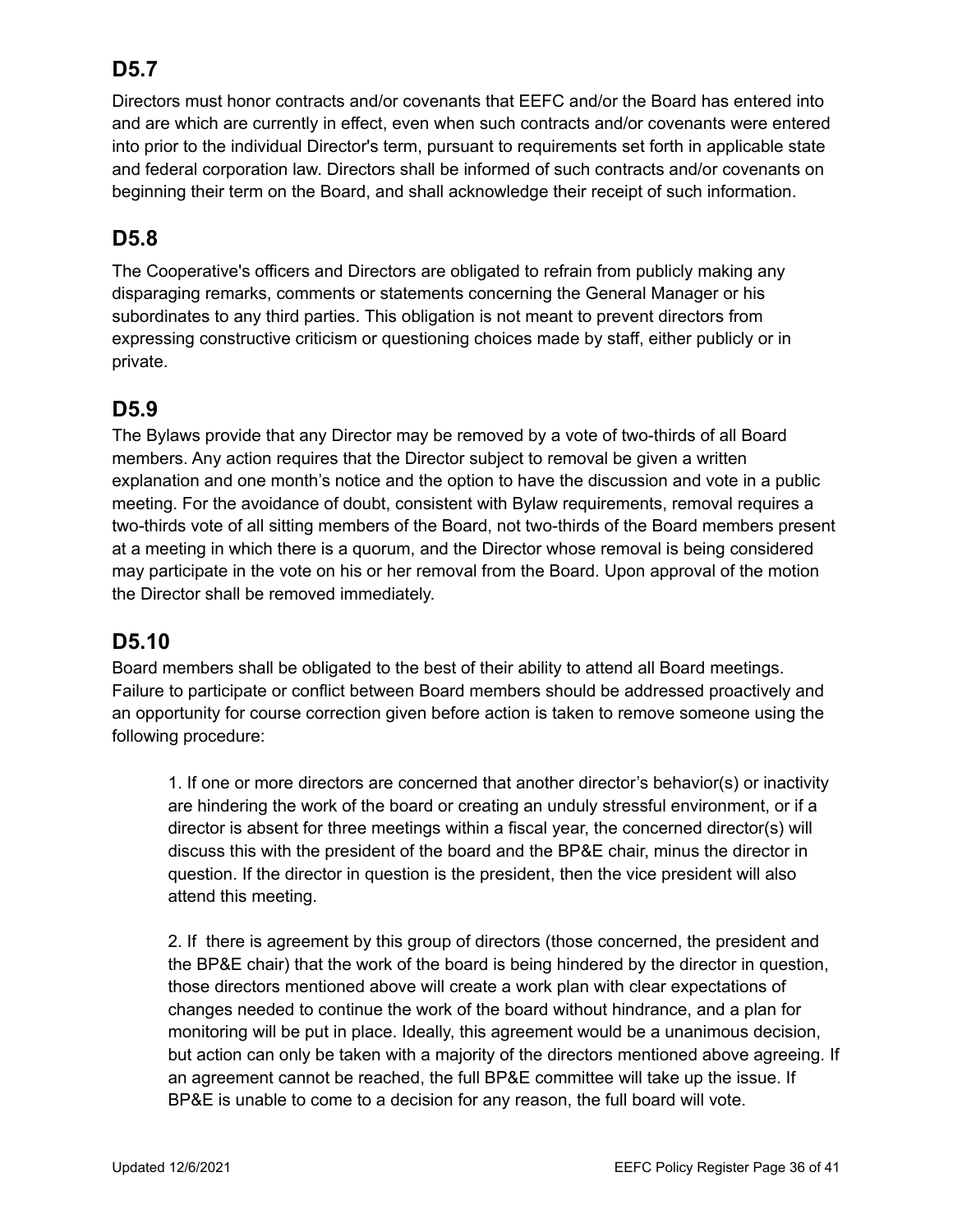3. One director will be chosen to meet with the director in question. This meeting is to be supportive, to review the proposed work plan and monitoring process and make any necessary changes, with the aim of mutual agreement on the work plan. This should be an in-person meeting or video meeting if possible. Some outcomes of the meeting may include:

A. If the director in question does not agree to a work plan and opts to resign, they will submit that resignation in writing to the president of the board.

B. If the director in question does not agree to the work plan, but does not want to resign, the situation will be discussed with the entire board, and there will be discussion and a vote on whether or not to remove the director in question from the board. The default will be to an open session, but the director in question may request a closed meeting. The vote will be taken anonymously. A minimum two week notice period will precede the discussion and vote, and it shall be held at the next scheduled board or working meeting. A mediator may be requested by either the board or the director in question.

C. If the director in question agrees to make the changes, the BP&E committee, and the president or vice president will monitor their progress for a two month period.

1. A successful evaluation by the BP&E committee (with a majority in agreement) will resolve the issue.

2. If the evaluation is unsuccessful, the BP&E committee will notify the director in question that a report to the full board will be made. At least two weeks notice must be given, and the report will be made at the next scheduled board or working meeting. The full board will hear the report and come to a decision to either drop the concerns, extend the monitoring time period, or remove the director from the board. Any action must be by majority of the full board, and not of a quorum. The default will be to an open meeting with the director attending, but the director in question may request a closed session and their attendance is not mandatory. The vote should be taken anonymously.

Monitoring

This policy will be monitored by internal report annually and at the end of every Board meeting.

Adoption and Amendment

Adopted 9/22/03. Amended 12/13/04, 12/19/05, 11/27/06, 11/19/07, 2/21/08, 4/22/13, 10/28/15, 2/15/16, 09/07/20, 09/21/20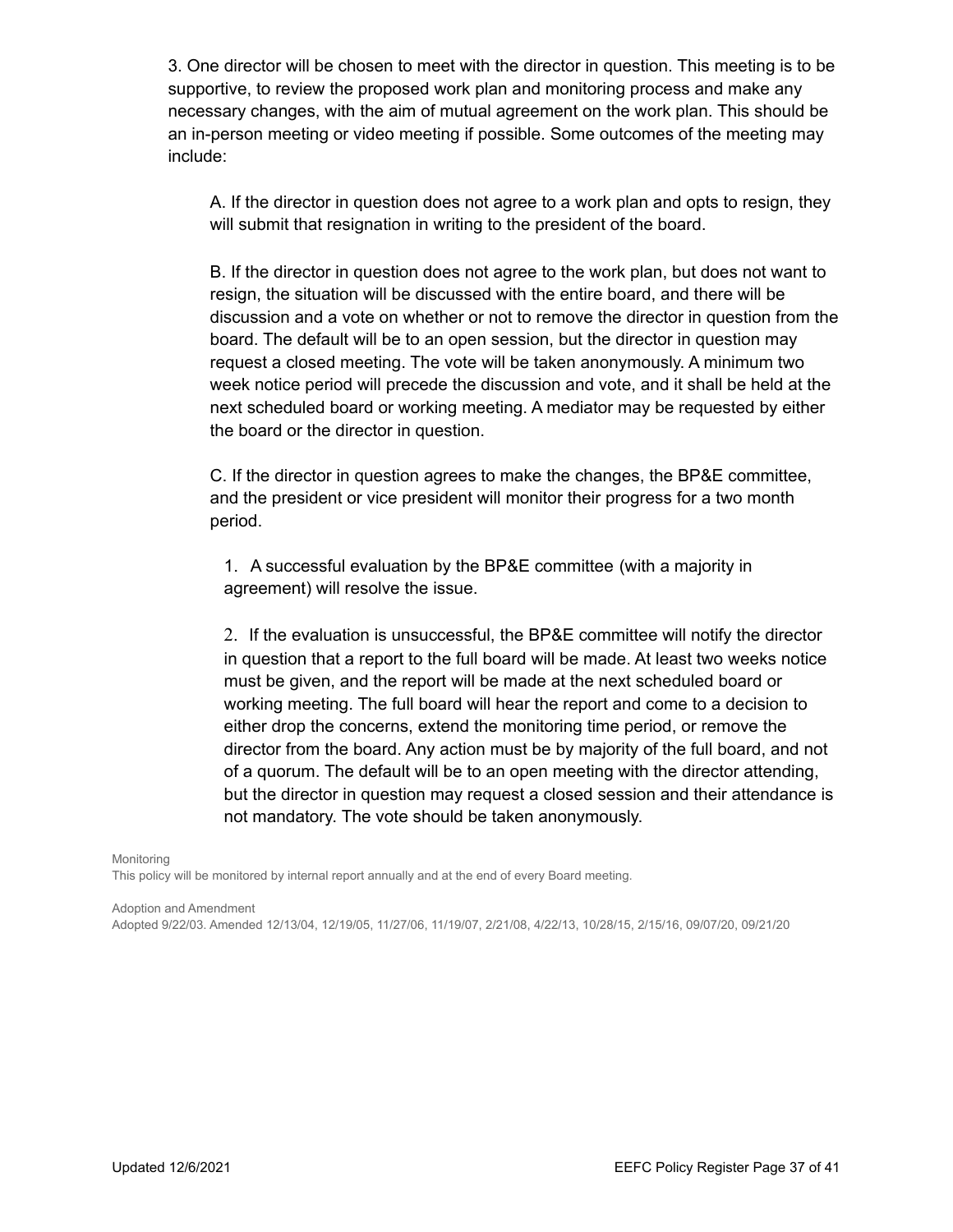# **D6. Committee Principles**

The Board will use committees only to help it accomplish its job. Committees will reinforce and support the wholeness of the Board.

## **D6.1**

The Board is responsible for the actions of committees and their members.

## **D6.2**

Committees will ideally include non-Board members. The Board may vote to exclude member-owners on specific committees entrusted with confidential or sensitive matters. The committee retains responsibility for its members' actions.

#### **D6.2.1**

All members on committees are expected to uphold the same Code of Conduct as the Board.

# **D6.3**

Committees may not consist solely of non-Board members.

# **D6.4**

Board committees may not speak or act for the Board, except when formally given such authority for specific and time-limited purposes. Such authority will be carefully stated.

# **D6.5**

The Board will establish, regularly review and control committee responsibilities in written committee charters.

Monitoring This policy will be monitored by internal report annually.

Adoption and Amendment Adopted 9/22/03. Amended Summer 2011, 09/07/20.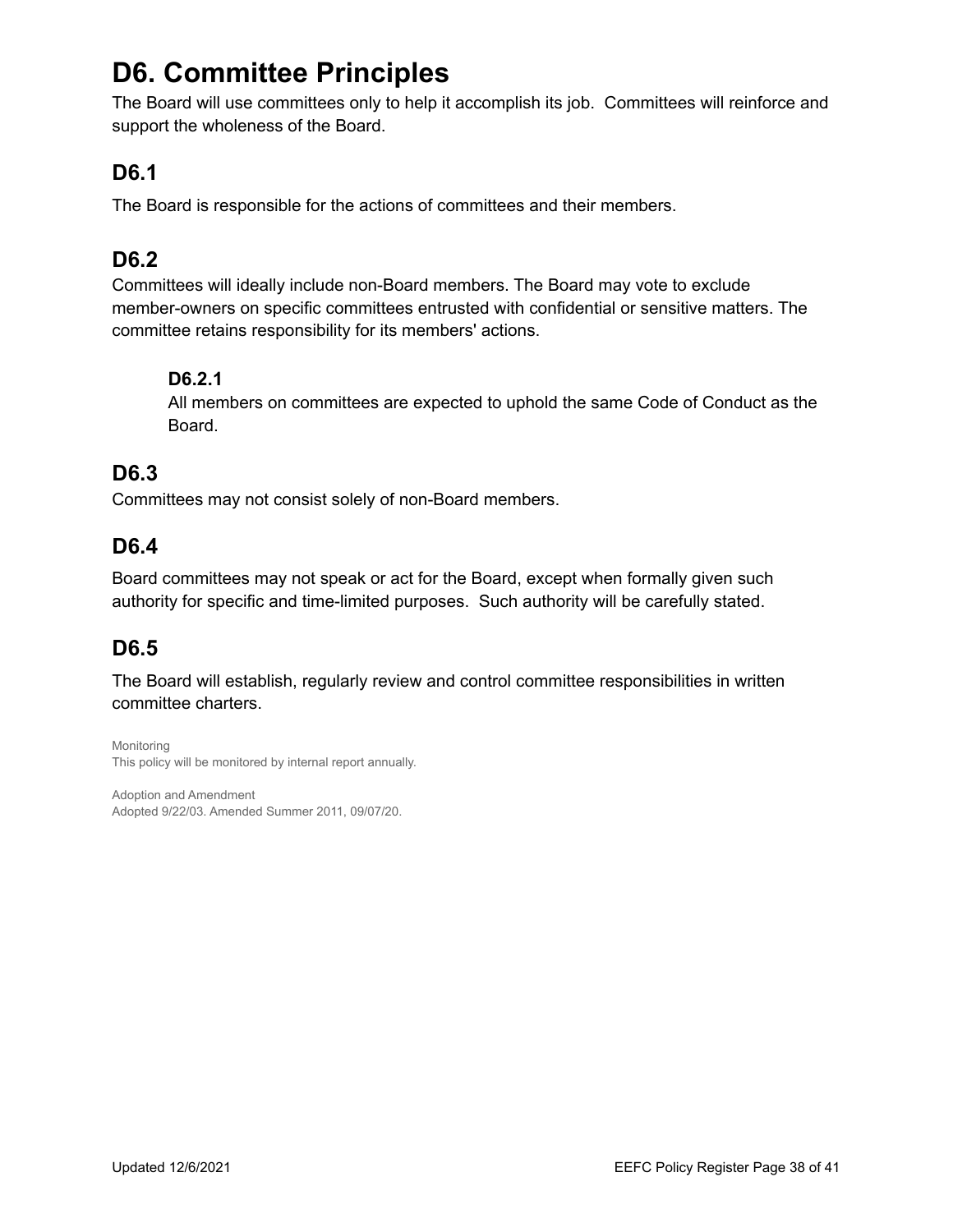# **D7. Relationship to Member Owners**

The Board obtains its authority from and represents the member-owners. The Board is responsible for linkage with member owners.

# **D7.1**

The board is aware of and acts upon its fiduciary and legal responsibility to the member owners.

# **D7.2**

The Board shall always act in the best interest of the cooperative as a whole.

#### **D7.2.1**

To make informed policy decisions, the Board must understand the values and needs of the member-owners. The Board must, therefore, obtain adequate and appropriate information on the member-owners.

# **D7.3**

The Board shall communicate periodically to the member owners on its role, its activities and its decisions.

#### **D7.3.1**

The Board will build and sustain a sense of ownership, pride and loyalty among members.

#### **D7.3.2**

The Board will ensure the effective communication of the ends policy of the cooperative to the members.

# **D7.4**

The Board will ensure that the member equity program contributes adequate capital for the cooperative.

#### **D7.4.1**

The Board is responsible for ensuring that the process and benefits of becoming a member in the Co-op is clear and available to everyone.

# **D7.5**

The Board will ensure that the cooperative meets all requirements of law and bylaws for relationship with members including holding an annual meeting in the first half of the fiscal year and preparing a written annual report to members.

#### **D7.5.1**

At least annually, the Board shall disseminate a statement of its understanding of the EEFC's values and a report of the cooperative's financial resources, including a balance sheet and income statement, and how those resources have been translated into services.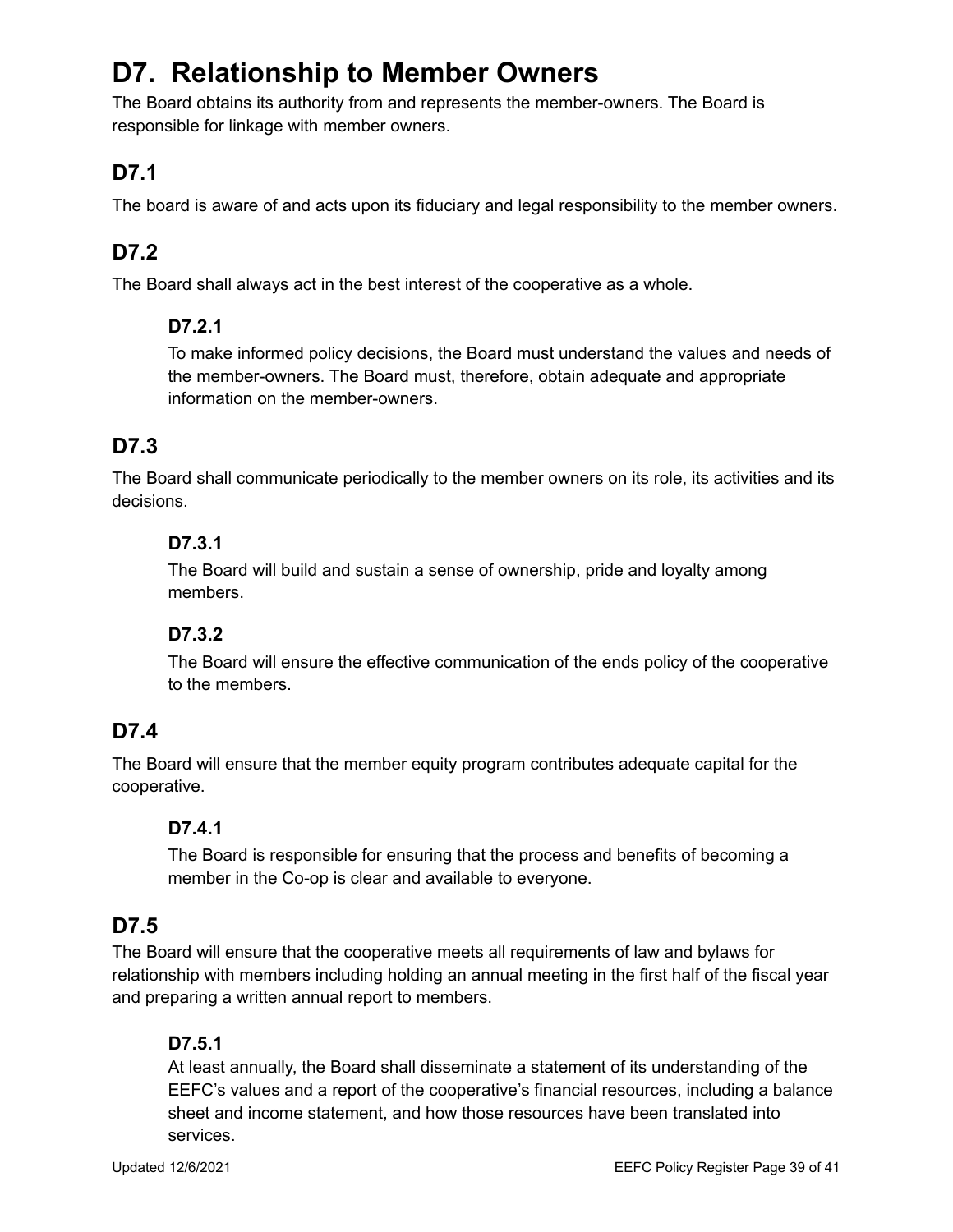#### **D7.5.2**

The annual meeting will allow members to meet Board candidates and the election cycle will conclude within a reasonable amount of time after the meeting.

# **D7.6**

The Board shall ensure that Bylaws are current, complied with and meet the needs of the cooperative. As needed the board shall propose bylaw amendments to the members for approval.

Monitoring This policy will be monitored by Board report semi-annually.

Adoption and Amendment Adopted 9/22/03. Amended 12/13/04, 03/13/05, 09/26/05, 03/24/08, 09/07/20.